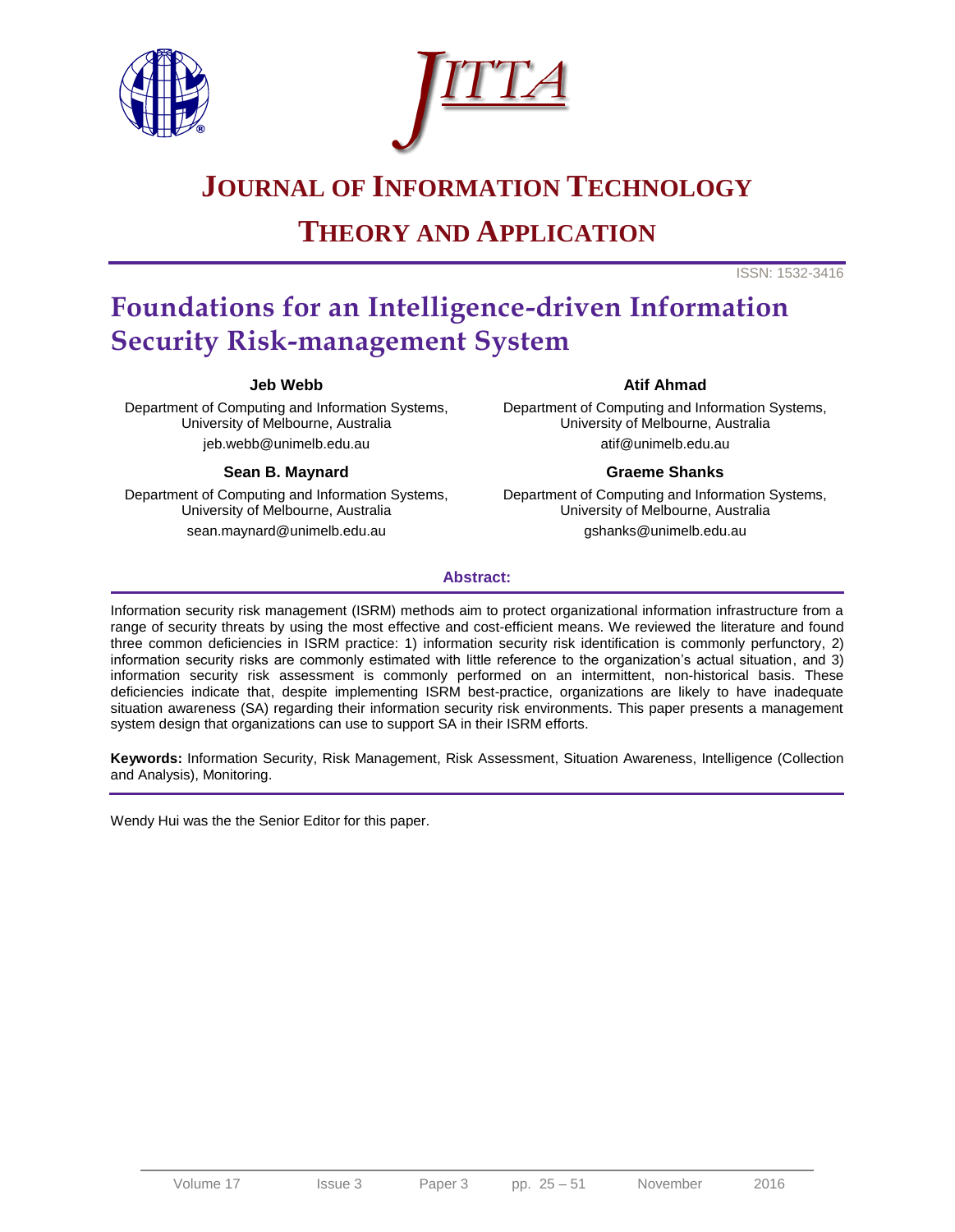ţ

'n

## **1 Introduction**

Best practice information security standards, such as the ISO/IEC 27000 series, advise organizations to use a risk-management approach to reduce risk exposure to acceptable levels. A risk-management approach requires that one ranks and prioritize assets' security risks after which one can employ risktreatment strategies to manage the risks associated with these assets (ISO 31000:2009, 2009). The success of the information security risk management (ISRM) process hinges on accurately assessing the organization's information security risk environment.

In reviewing the literature, we did not identify any studies that make generalized claims about the effectiveness of information security risk assessments in organizations (Webb, Ahmad, Maynard, & Shanks, 2014). Two likely reasons explain this omission: 1) the sensitive nature of the topic makes it difficult to find organizations that will agree to participate in such research and 2) it requires in-depth knowledge of both information security and risk management methods.

However, we identified three key deficiencies among the considerable scholarly criticism (in the light of findings from many in-depth case studies) of the ways in which many organizations assess information security risk (which we summarize in Section 2.1). These deficiencies in risk assessment are tantamount to situation awareness (SA) deficiencies because they describe ways in which practitioners fail to perceive, comprehend, or make reliable projections about information security risk (Webb et al., 2014). Where SA is deficient, managers cannot accurately determine asset vulnerabilities, how exploits might exploit vulnerabilities, and how to best defend these assets in the most cost-effective manner possible. Accordingly, the following question guides our research: "How can situation awareness be improved in information security risk management?".

In this theory-building paper, we build on Endsley's (1988) situation awareness theory to propose a comprehensive answer to the above question. The solution we offer is a design science artifact: a risk management system<sup>1</sup> that organizations can implement to maximize SA in ISRM. The intelligence-driven information security risk management system (ID-ISRMS) is an organizational system design based on the U.S. national security intelligence enterprise (USNSIE) model. It aims to increase SA in ISRM via a permanent intelligence cycle.

The paper proceeds as follows: in Section 2, we provide background information on ISRM and present practical deficiencies we identified when reviewing the literature on SA theory. In Section 3, we explain SA theory and Endsley's (1995) theoretical model. In Section 4, we explain how we followed Peffers, Tuunanen, Rothenberger, and Chatterjee's (2007) design science research methodology to develop an artifact that might redress the identified deficiencies. We present the artifact in Section 5. In Section 6, we present findings from a focus group evaluation of the artifact. In Section 7, we discuss the results and, in Section 8, conclude the paper.

#### **Contribution:**

This paper contributes to information security risk management (ISRM) in several ways. It argues that three critical deficiencies exist in ISRM and that one can address them by using Endsley's (1988) situation awareness (SA) theory. The paper develops an intelligence-driven information security risk management system (ID-ISRMS), a system based on the U.S. national security intelligence enterprise (USNSIE) model. The recommended ID-ISRMS design can increase SA via an intelligence cycle, which supports evidence-based (as opposed to "gut feel") decision making in ISRM. Designed to redress three major practical deficiencies identified in literature, this ID-ISRMS is an artifact that supports managerial decision making to improve the defensive posture of the implementing organization.

l <sup>1</sup> A management system refers to "the set of procedures an organization needs to follow in order to meet its objectives" (see ISO, n.d.).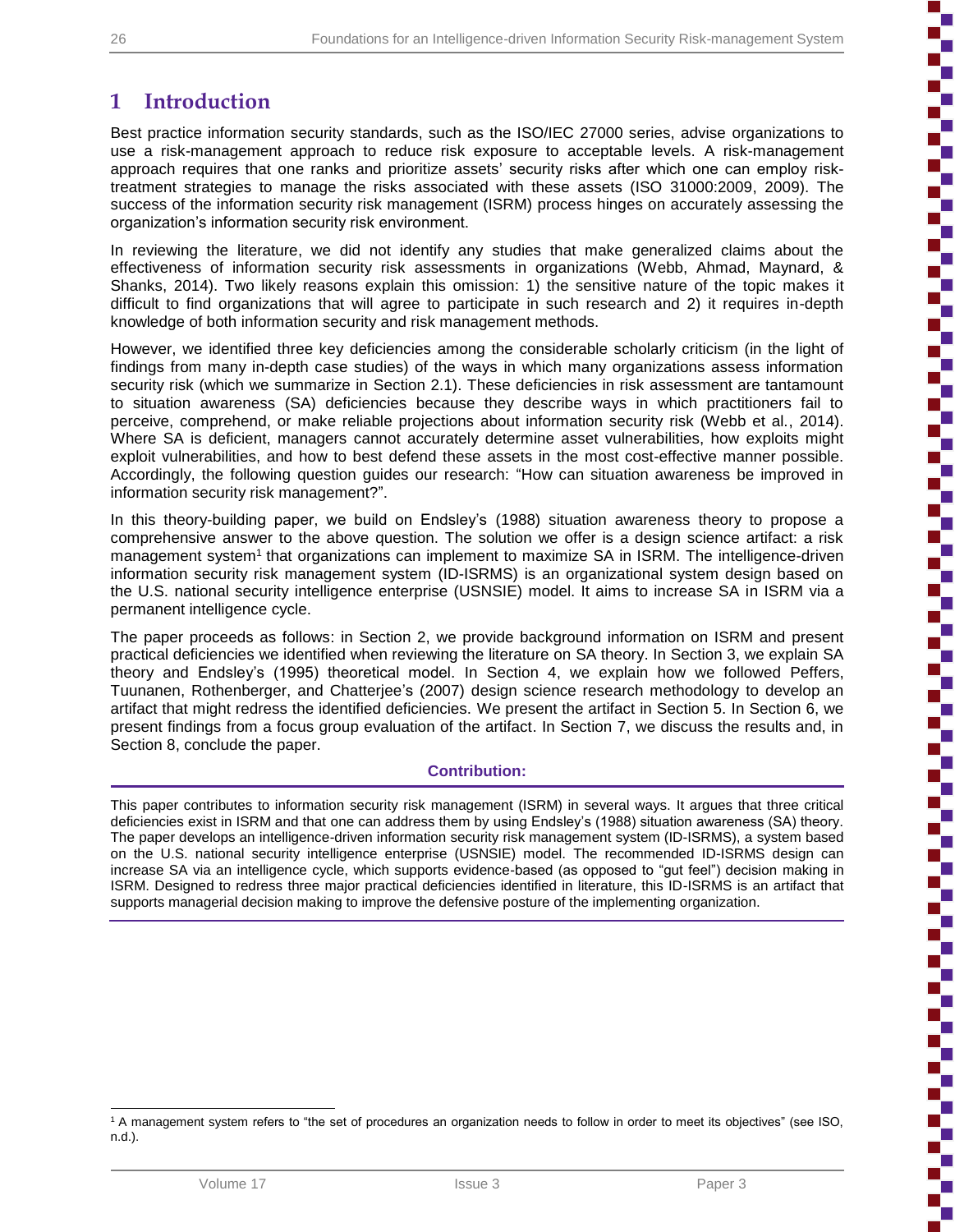## **2 Background: Information Security Risk Management**

Most industry standards endorse a risk-management approach to information security (e.g., those published by the International Organization for Standardization (ISO) and the International Electrotechnical Commission (IEC) or by the U.S. National Institute of Standards and Technology (NIST)). As such, practitioners have access to a plethora of "information security risk management" methods<sup>2</sup>.

In this paper, we refer to the ISO/IEC 27005 (2011) standard as a best practice method. We chose ISO/IEC 27005 because of its international standing and widespread adoption across the developed world. Table 1 describes the ISRM process as ISO/IEC 27005 prescribes it.

#### **Table 1. The ISO/IEC 27005 Framework**

| <b>Context</b><br>establishment                  |                               | "The external and internal context for information security risk management should be<br>established, which involves setting the basic criteria necessary for information security risk<br>management, defining the scope and boundaries, and establishing an appropriate organization<br>operating the information security risk management." (§7.1)                                                                                                                                                                                                                                                                    |  |  |  |
|--------------------------------------------------|-------------------------------|--------------------------------------------------------------------------------------------------------------------------------------------------------------------------------------------------------------------------------------------------------------------------------------------------------------------------------------------------------------------------------------------------------------------------------------------------------------------------------------------------------------------------------------------------------------------------------------------------------------------------|--|--|--|
| Risk assessment                                  | <b>Risk</b><br>identification | Asset identification: "The assets within the established scope should be identified." (§8.2.2)<br>Threat identification: "Threats and their sources should be identified." (§8.2.3)<br>Control identification: "Existing and planned controls should be identified." (§8.2.4)<br>Vulnerability identification: "Vulnerabilities that can be exploited by threats to cause harm to<br>assets or to the organization should be identified." (§8.2.5)<br>Consequence identification: "The consequences that losses of confidentiality, integrity and<br>availability may have on the assets should be identified." (§8.2.6) |  |  |  |
|                                                  | <b>Risk analysis</b>          | <b>Consequence assessment:</b> "The business impact upon the organization that might result from<br>possible or actual information security incidents should be assessed, taking into account the<br>consequences of a breach of information security such as loss of confidentiality, integrity or<br>availability of the assets." (§8.3.2)<br>Incident likelihood assessment: "The likelihood of the incident scenarios should be<br>assessed." $(\$8.3.3)$<br>Risk level determination: "The level of risk should be determined for all relevant incident<br>scenarios." (§8.3.4)                                     |  |  |  |
|                                                  | <b>Risk</b><br>evaluation     | "Level of risks should be compared against risk evaluation criteria and risk acceptance criteria."<br>(S8.4)                                                                                                                                                                                                                                                                                                                                                                                                                                                                                                             |  |  |  |
| <b>Risk treatment</b>                            |                               | "Controls to reduce, retain, avoid, or share the risks should be selected and a risk treatment<br>plan defined." (§9.1)                                                                                                                                                                                                                                                                                                                                                                                                                                                                                                  |  |  |  |
| <b>Risk acceptance</b>                           |                               | "The decision to accept risks and responsibility for the decision should be made and formally<br>recorded." (§10)                                                                                                                                                                                                                                                                                                                                                                                                                                                                                                        |  |  |  |
| <b>Risk</b><br>communication<br>and consultation |                               | "Information about risk should be exchanged and/or shared between the decision-maker and<br>other stakeholders." (§11)                                                                                                                                                                                                                                                                                                                                                                                                                                                                                                   |  |  |  |
| <b>Risk monitoring</b><br>and review             |                               | "Risks and their factors (i.e., value of assets, impacts, threats, vulnerabilities, likelihood of<br>occurrence) should be monitored and reviewed to identify any changes in the context of the<br>organization at an early stage, and to maintain an overview of the risk picture." (§12.1)                                                                                                                                                                                                                                                                                                                             |  |  |  |

Whitman and Mattord (2012) explain that doing ISRM well requires examining all of an organization's information assets for vulnerability, scrutinizing the effectiveness of any control strategies it currently uses, and—to the greatest extent possible—assessing whatever threats to information security might face the organization.

Though standard methods entreat practitioners to approach ISRM as rigorously and holistically as possible, a body of research suggests many do not actually do so. We identified three common practical ISRM deficiencies in the literature.

## **2.1 Deficiency 1: Information Security Risk Identification is Commonly Perfunctory**

Risk assessments are often simply not as rigorous as they need to be in order to reflect the reality of the situation (Baskerville, 1991; Parker, 2007; Utin, Utin, & Utin, 2008). Several authors have identified

l <sup>2</sup> For a comprehensive list of ISRM methods, see (Enisa, n.d.).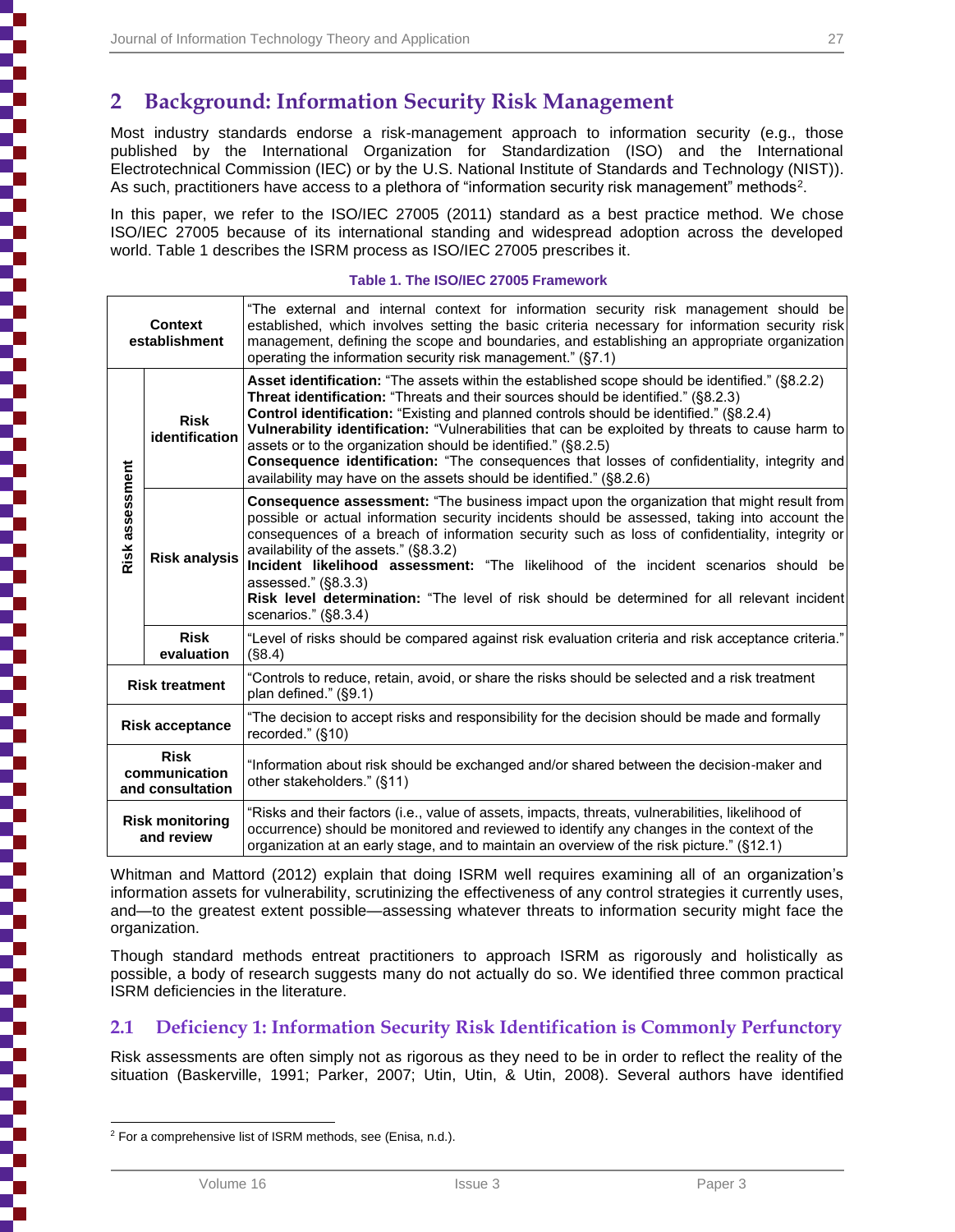significant sources of information security risk that are commonly overlooked during the risk identification phase of the risk-assessment process.

Examples include:

- 1. Threats and vulnerabilities associated with **intangible knowledge assets**, such as proprietary knowledge connected to competitive advantage or practical knowledge pertaining to the execution of critical business processes (Shedden, Scheepers, Smith, & Ahmad, 2011; Ahmad, Bosua, & Scheepers, 2014).
- 2. Threats and vulnerabilities associated with **complex asset interdependencies**, such as interdependency or indirect relationships between multiple technological information assets (Parker 2007; Utin et al., 2008; Nazareth & Choi 2015; Friedberg, Skopik, Settanni, & Fiedler, 2015).
- 3. Threats and vulnerabilities associated with **non-technological contextual factors,** such as organizational policies, procedures, or culture (Vroom & Von Solms, 2004; Al-Ahmad & Mohammad, 2012; Da Veiga & Eloff, 2010; Da Veiga & Martins, 2015; Flores, Antonsen, & Ekstedt, 2014; Parsons, McCormac, Butavicius, Pattinson, & Jerram, 2014).
- 4. Threats and vulnerabilities associated with patterns of **employee behavior** (Kowalski, Cappelli, & Moore, 2008; Colwill, 2009; Stewart & Lacey, 2012; Guo, 2013; Crossler et al., 2013).
- 5. **Historical threats and vulnerabilities** that past incident reports identified but which the organization subsequently forgot about (Ahmad, Hadgkiss, & Ruighaver 2012) or that it never really analyzed after an incident (Ab Rahman, Hidayah, & Choo, 2015).
- 6. Threats and vulnerabilities associated with persistent attack or **strategizing threat agents** (Parker, 2007; Raiu, 2012; Baracaldo & Joshi, 2013; Fenz, Heurix, Neubauer, & Pechstein, 2014; Friedberg et al., 2015).

These kinds of omissions arise from the various problematic operational conditions in organizations. For example, the lack of rigor may owe to the fact that ISRM requires expertise in both information security and risk-management practices (Shedden, Ruighaver, & Atif, 2010). The absence of an informationsharing culture in organizations is another problematic operational condition (Shedden et al., 2011; Ahmad et al., 2012; Ahmad, Maynard, & Shanks, 2015). Further, there is a popular misapprehension that compliance with standards equals information security (Von Grebmer, 2007, p. 40; Siponen, 2006; Matwyshyn, 2009; Shedden et al., 2010; Al-Ahmad & Mohammad, 2012; Flores et al., 2014).

## **2.2 Deficiency 2: Information Security Risks are Commonly Estimated with Little Reference to the Organization's Actual Situation**

Risk-assessment practices have been criticized for oversimplifying the information security risk environment and yielding non-representative, largely symbolic estimations of risk; practitioners often rely chiefly on inference in lieu of hard evidence (Baskerville, 1991; Parker, 2007; Utin et al., 2008). Collecting and analyzing all data required to diagnose the state of the risk environment is an inherently difficult task (Parker, 2007; Utin et al., 2008) that also requires a significant amount of intra-organizational cooperation and coordination (Coles & Moulton, 2003; Young & Windsor, 2010; TØndel, Line, & Jaatun, 2014). Difficulties stem not only from the workload and logistics involved but also from the objective paucity of some kinds of data (perhaps most significantly, current threats) (Whitman & Mattord, 2012).

Gathering data about, for example, the greater risk environment (i.e., the organization's external context) is difficult because organizations generally choose not to discuss their information security practices (Kotulic & Clark, 2004; Crossler et al., 2013; Friedberg et al., 2015). Several researchers have noted that a lack of proactive information sharing between information security practitioners prevents them from developing an accurate common picture of the risk environment (Werlinger. Muldner, Hawkey, & Beznosov, 2010; Fang, Liang, & Jia, 2011; Fenz, 2012; Tamjidyamcholo & Al-Dabbagh, 2012; Feledi, Fenz, & Lechner, 2013; Tamjidyamcholo, Baba, Tamjid, & Gholipour, 2013; Tamjidyamcholo, Baba, Shuib, & Rohani, 2014).

Internally, many organizations also fail to recognize actual relationships between information asset security, whole information system security (people, processes, data, and technology), and business process security (Coles & Moulton, 2003; Baker, Rees, & Tippett, 2007; Fenz, Ekelhart, & Neubauer ,2009; Fenz et al., 2014; Nazareth & Choi, 2015), which results in information security risk assessments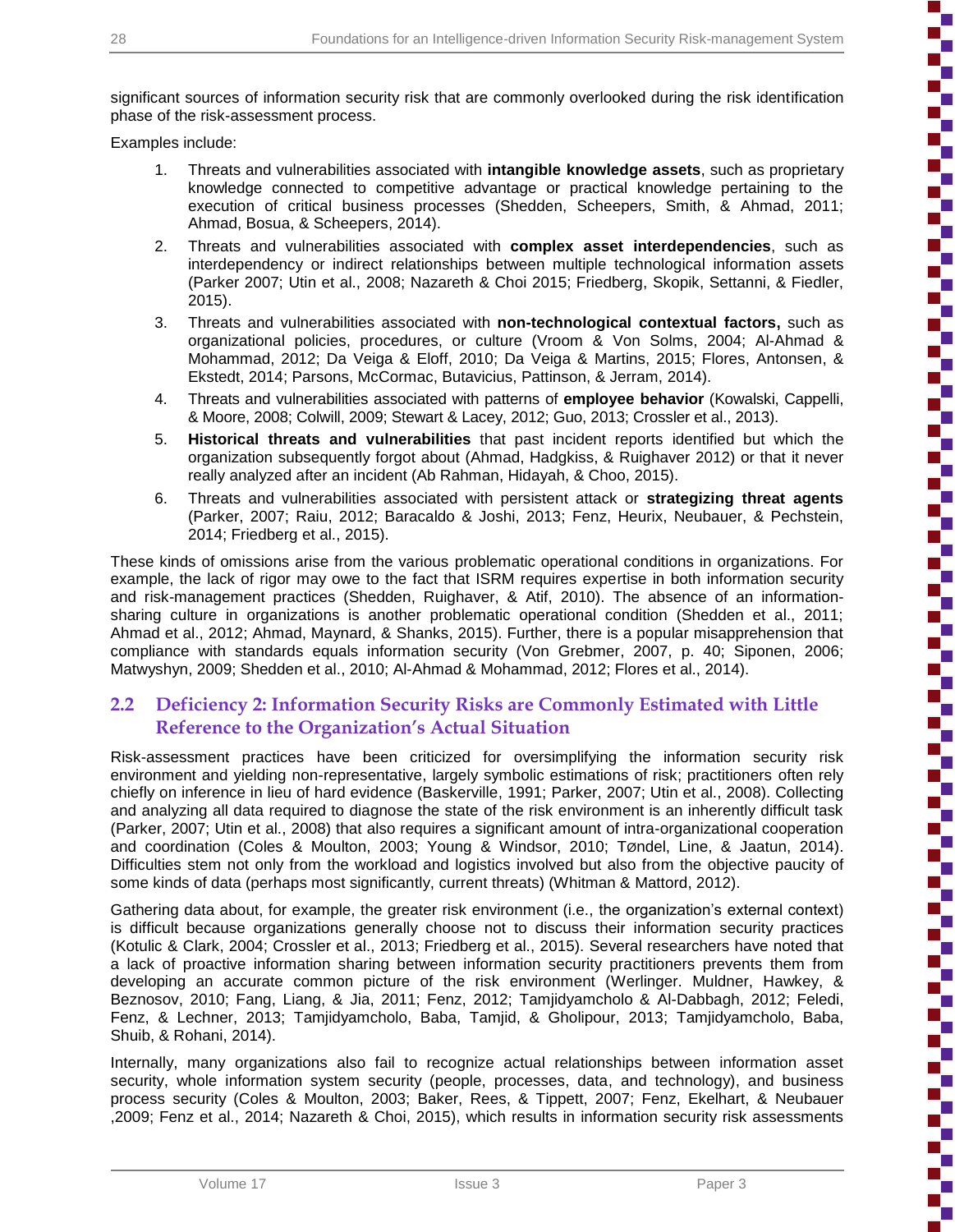that are somewhat dissociated from the bigger risk picture (i.e. how the risks to information assets translate to actual operational and strategic risks for the organization).

The common problem of vague or fragmentary information asset inventories (Shedden et al., 2016 Al-Ahmad & Mohammad, 2012) precludes one from comprehensively mapping individual assets' roles in business processes or from identifying specific linkages between the assets and broader strategic objectives. In the interest of symbiosis between information security and business operations, Coles and Moulton (2003) and Fenz et al. (2009) have recommend conducting ISRM specifically in the context of business processes—and requiring the direct participation of business process owners—to ensure that the organization fully understands the strategic business value of information assets.

### **2.3 Deficiency 3: Information Security Risk Assessment is Commonly Performed on an Intermittent, Non-historical Basis**

Organizations typically conduct information security risk assessments somewhere between quarterly and annually (Rees & Allen, 2008); that organizations typically perform information security risk assessments at spaced cycles and in short timeframe can result in periods of critical inattention to the risk environment (Hulme, 2004; Rees & Allen, 2008; Schmittling, 2010; Crossler et al., 2013; Da Veiga & Martins, 2015). Such an approach is bound to result in significant temporal blind spots during which risk-related developments may arise and pass away unnoticed without ever informing managerial perceptions (or assessments) of risk (Hulme, 2004; Schmittling, 2010). These blind spots hamper the organization from identifying risks associated with strategizing threat agents or other historically recurrent threats (see Section 2.1), which, in turn, undermine risk analysis and evaluation efforts.

Infrequent risk assessments also create a paradoxical problem in which data overload occurs despite an actual dearth of relevant data. Practitioners must not only reorient themselves—along with any team members—to the current state of a dynamic risk environment that has no doubt changed since the last risk assessment (possibly due to unobserved causes that are now mysteries) but also manage and execute the new "assessment project" in a limited timeframe. Under these circumstances, less investigation would still mean less awareness, but even the most rigorous efforts might be confounded if some important things happened during preceding months while no one was looking.

When we add to these problems associated with intermittency the fact that poor recordkeeping and inadequate information sharing between stakeholders commonly hinders the organizational memory/knowledge required for skillfully interpreting the risk environment (Jaatun, Albrechtsen, Line, Tøndel, & Longva, 2009; Shedden et al., 2011; Ahmad et al., 2012; TØndel et al., 2014; Rhee, Ryu, & Kim, 2012; Da Veiga & Martins, 2015; Myyry, Siponen, Pahnila, Vartiainen, & Vance, 2009; Flores et al., 2014; Parsons et al., 2014), the aggregate result is the omission of huge swaths of information from risk assessments.

The three deficiencies outlined above obscure what is really going on in the information security risk environment and, as such, ultimately constitute basic situation awareness problems. This reduced situation awareness has negative consequences for managerial decision making and action because unrealistic perceptions of risk can lead to inappropriate risk-treatment strategies (Rhee et al., 2012; Qian, Fang, & Gonzalez, 2012; Ahmad, Bosua, & Scheepers, 2014; Pfleeger & Caputo, 2012).

What the literature does not clearly explain is why exactly these practical deficiencies exist in organizations. We know that, in many cases, executive decision makers simply misapprehend the nature of information security risk or the amount of work that is actually involved in performing a realistic risk assessment (see Siponen, 2006; Shedden et al., 2010; Matwyshyn, 2009, for how this can be the case). These kinds of misapprehensions no doubt relate to fundamental problems with the way security practitioners popularly think about information security management. These problems include the predominance of reactive as opposed to proactive approaches (Qian et al., 2012) and myopically ITcentric views of information systems (Jaatun et al., 2009; Reece & Stahl, 2015). We might conjecture that, in many other cases, the three deficiencies are linked to simple (real or perceived) resource limitations.

## **2.4 ISRM Deficiencies as Situation Awareness Problems**

In this paper, we consider the information security risk environment to be an "operational environment" in which information security specialists serve as "operators". A suitable theory for examining problems relating to operational situation awareness is Endsley's (1988) situation awareness (SA) theory. Although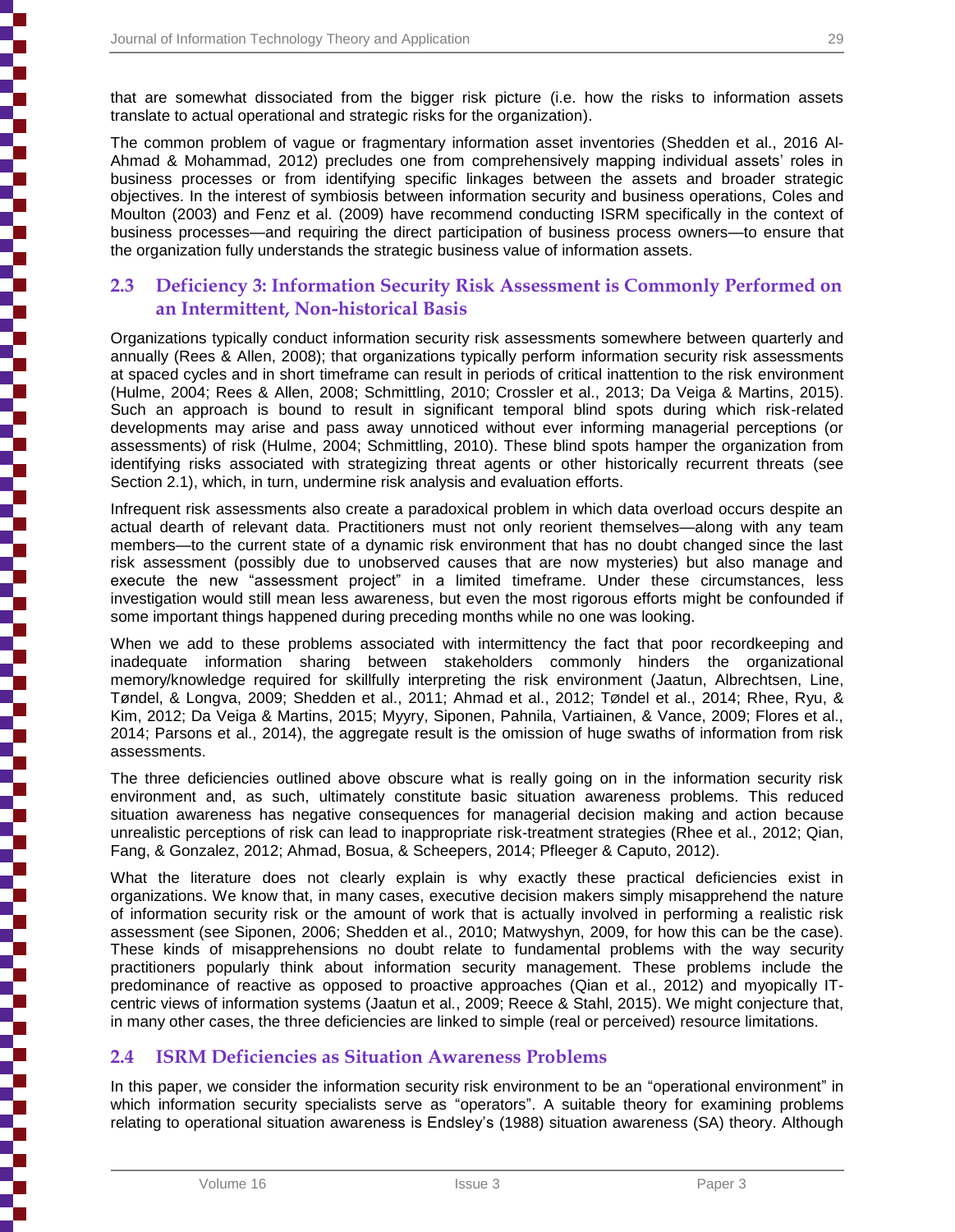Ŧ

other theoretical models of situation awareness exist, Endsley's model is considered prototypical (Rousseau, Tremblay, & Breton, 2004, p. 7), has the most research behind it, and remains the model most often applied to SA-oriented research in the present day. Endsley formally defines situation awareness as "the perception of the elements in the environment within a volume of time and space, the comprehension of their meaning, and the projection of their status in the near future" (Endsley, 1985, 36). As the deficiencies identified in literature describe ways in which the practice of ISRM does not perceive, comprehend, and extrapolate from elements of the information security risk environment, one can argue that these deficiencies constitute SA problems in ISRM.

## **3 Situation Awareness Theory**

In this theory-building paper, we build on Endsley's (1988) situation awareness theory to propose an artifact that might redress the aforementioned deficiencies in the practice of ISRM. Endsley defines SA as follows:

*SA is being aware of what is happening around you and understanding what that information means to you now and in the future. This awareness is usually defined in terms of what information is important for a particular job or goal. The concept of SA is usually applied to operational situations, where people must have SA for a specific reason, for example, in order to drive a car, treat a patient, or separate traffic as an air traffic controller.* (Endsley & Jones, 2011, p. 13)

SA occurs in three levels that one can liken to maturity stages. In level 1 SA, one perceives, or becomes aware of, "the status, attributes, and dynamics of relevant elements in the environment" (Endsley, 1995). For perception to occur, objects need to enter the real of one's awareness In level 2 SA, one compares perceptions of a situation against one's internally held understanding of, or associations regarding, this incoming information ("prototypical situations in memory;" Endsley, 1995). Level 2 SA results in comprehending, or recognizing, what the sensed data means. To comprehend incoming data, one must have adequate data in one's memory to compare it to, and the comparison process must go well. Level 3 SA occurs when one can extrapolate the implications of things perceived in the environment—to predict what will happen "at least in the very near term"—based on one's understanding of cause and effect relationships between a situation's elements (Endsley, 1995). Level 3 SA is basically akin to having a high level of comprehension because it requires pattern recognition good enough to understand what the current situation will likely develop into.

SA can occur through empirical sensory experience (i.e., "direct" perception of situational elements via the sense bases), or it can be facilitated by intermediating technologies (i.e., sensor inputs processed into computer outputs) or people's reporting. Systems are often designed to support SA by presenting people with the information that they need to perceive, comprehend, and make projections about the state of a situation. Figure 1 (next page) shows Endsley's (1995) theoretical model of SA.

## **4 Research Approach**

We used a design science approach to answer our research question. Design science research creates *artifacts*, which can be "constructs (vocabulary and symbols), models (abstractions and representations), methods (algorithms and practices), or instantiations (implemented and prototype systems)" that solve identified problems (Hevner et al., 2004, p. 77). While Hevner et al. presented their definition for artifact in the narrower context of information technology (IT), Peffers et al. (2007) subsequently adopted it for use in the broader context of the information systems (IS) discipline (i.e., to include organizational issues surrounding information use). Here, we argue that, "Conceptually, a design research artefact can be any designed object in which a research contribution is embedded in the design" (Peffers et al., 2007, p. 13).

Though they credit Walls, Widmeyer, and Sawy (1992), March and Smith (1995), and Hevner, March, Park, and Ram (2004) for "successfully making the case for the validity and value of design science (DS) as an IS research paradigm" (Peffers et al., 2007, p. 2) and Nunamaker, Chen, and Purdin (1990) for "actually integrating design as a major component of research" (Peffers et al., 2007, p. 2), Peffers et al. (2007) found that previous IS literature had never "explicitly focused on the development of a methodology for carrying out (design science) research and presenting it" (p. 3). Addressing this gap, they formulated the design science research methodology (DSRM) to guide design science research projects falling in the information systems discipline (Peffers et al., 2007). We adopted the DSRM and its corresponding process model (see Figure 2) for our current research project.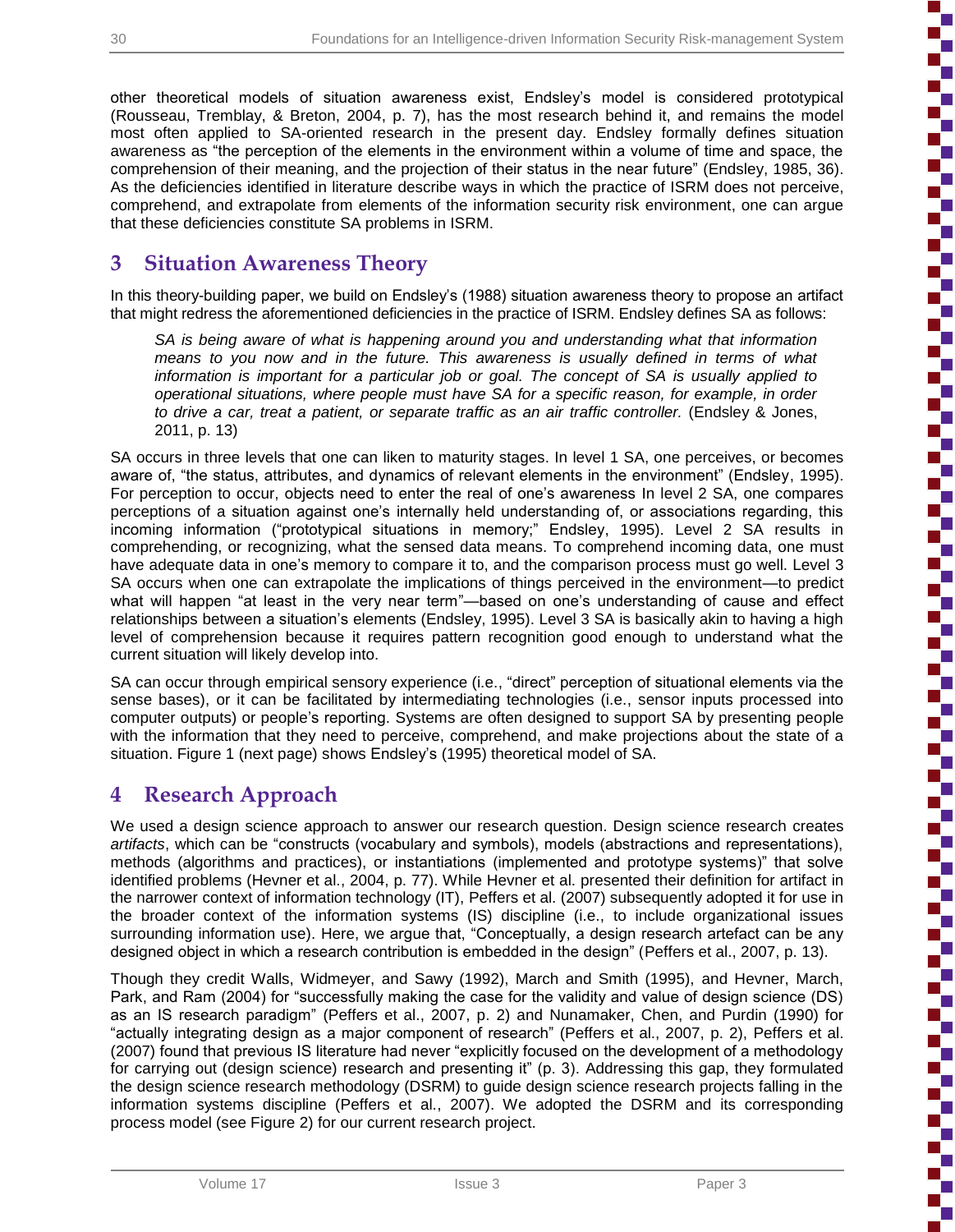



**Figure 1. Theoretical Model of SA (Adapted from Endsley, 1995)**



**Figure 2. The DSRM Model (Adapted from Peffers et al. 2007)**

As Figure 2 illustrates, the DSRM comprises six sequential activities. Peffers et al. (2007) refer to this sequence of activities as a "nominal process sequence" (the authors qualify, however, that one does not necessarily need to execute these activities in the presented numerical order).

The possible entry points for research in IS artifact design are problem-centered initiation, objectivecentered solution, design and development-centered initiation, and client/context initiated. When one discovers a new problem, the entry point for research is problem-centered initiation; if a previously identified problem still exists, the entry point for research would be objective-centered solution, and so on. The entry point for research after problem-centered initiation is effectively determined by what level of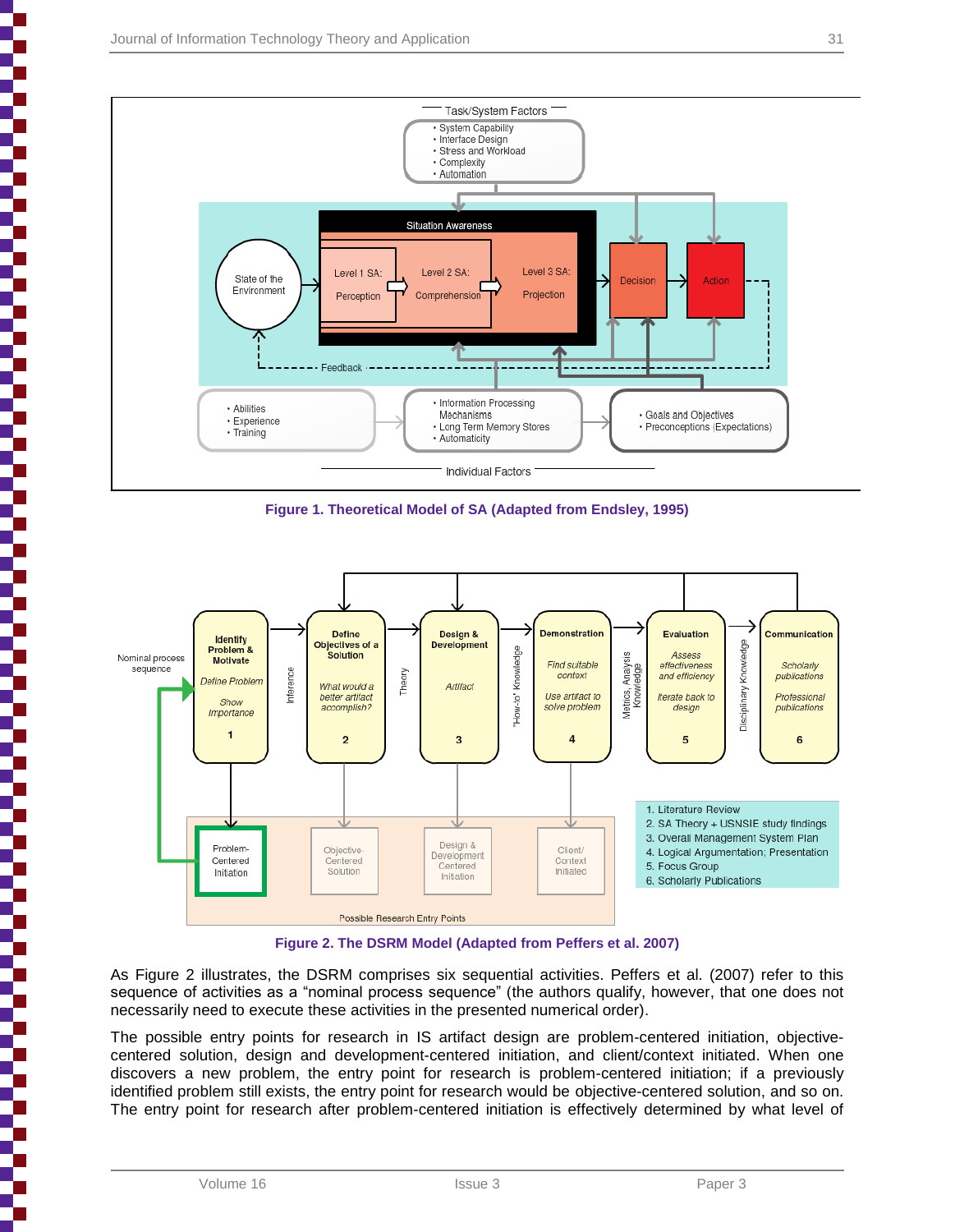Ŧ

progress others in the world have already made toward developing an artifact that solves a known problem.

During the first activity (i.e., identify problem and motivate), the researcher identifies a problem and argues for its importance to motivate support for finding a solution. The researcher must then make logical inferences about what a solution to this problem might involve during the second activity (i.e., define objectives of a solution). In the third activity (i.e., design and development), the researcher, guided by theory pertinent to the problem, formally creates the artifact that fulfils the criteria of a solution.

During the fourth activity (i.e., demonstration), the researcher must correctly apply knowledge of how the artifact should work in the organization to correctly demonstrate the artifact's utility. Demonstration could involve its use in experimentation, simulation, case study, proof, or other appropriate activity. The fifth activity (i.e., evaluation) involves assessing this utility by using any appropriate empirical evidence or logical proof. The researcher can evaluate the utility by using metrics, performing analyses, or drawing on subject matter knowledge. Lastly, during the sixth activity (i.e., communication), the researcher presents the refined and validated artifact in accordance with knowledge of the disciplinary culture.

## **4.1 The Identified Problem that Motivated Artifact Design**

The entry point for our own design science research project is "problem centered initiation". Again, the problem we identified during our review of ISRM-related literature was that many organizations have limited awareness in regard to what actually occurs in their information security risk environments, and that one can link this problem back to problems with the way organizations assess and manage information security risks. Specifically, we found three different types of problematic practical tendencies to result in limited awareness: 1) information security risk identification is commonly perfunctory; 2) information security risks are commonly estimated with little reference to the organization's actual situation; and 3) information security risk assessment is commonly performed on an intermittent, nonhistorical basis. As assessing the reality of a changing situation requires collecting relevant, time-sensitive information about that situation, these three tendencies result in deficient SA where present.

## **4.2 Defining the Objectives of a Solution**

None of these three practical shortcomings describes a point of failure in some universally accepted ISRM process design. Rather, each is essentially a behavioral tendency that researchers have seen manifest itself across multiple organizations for whatever reasons. We do not know the precise array of causes and conditions that give rise to each of these problematic tendencies, but one does not need to know them to redress each tendency. Rather, one can design a process that neutralizes each tendency by creating tendency in the opposite direction. The general problem we identified is deficient awareness in regard to the information security risk environment: a lack of attention to what is actually going on, which results in misunderstandings and unrealistic assessments of risk. This general problem is the effect of the kinds of problematic behaviors that cause it (e.g., the three tendencies listed above). One can prevent (or at least significantly mitigate) the overall effect by controlling against its causes to the greatest extent possible. One can reduce or eliminate these causes via corrective/remedial action—by replacing bad behaviors with good ones, which can do achieve through designing a universal ISRM process that guides organizations away from undesirable behavior (i.e., non-rigorous information-seeking behavior) and toward desirable behavior (i.e., rigorous information-seeking behavior).

## **4.3 Initial Design, Development, and Communication**

To determine how we might solve our research problem, we started by looking for an explanatory theory applicable our problem (i.e., a theory that explains what is actually involved in knowing what needs to be known about some operational environment). In searching for a theory, we found the construct known as "situation awareness" (SA), and we found the most appropriate SA theory for our purposes was also the most popular (i.e., that developed by Endsley, 1995). Unable to find any previous research done on the SA phenomenon in ISRM (from Endsley or anyone else), we could find nothing in the way of a readymade process that we might introduce into ISRM to assure SA.

At this stage, we considered real-world cases that might serve as exemplary SA assurance processes, especially those pertaining to some kind of organizational context. We recognized that the USNSIE seemed to describe a system of SA-support in national security management and set out to identify the theoretical basis for this enterprise. We were interested in comparing such a theory against SA theory to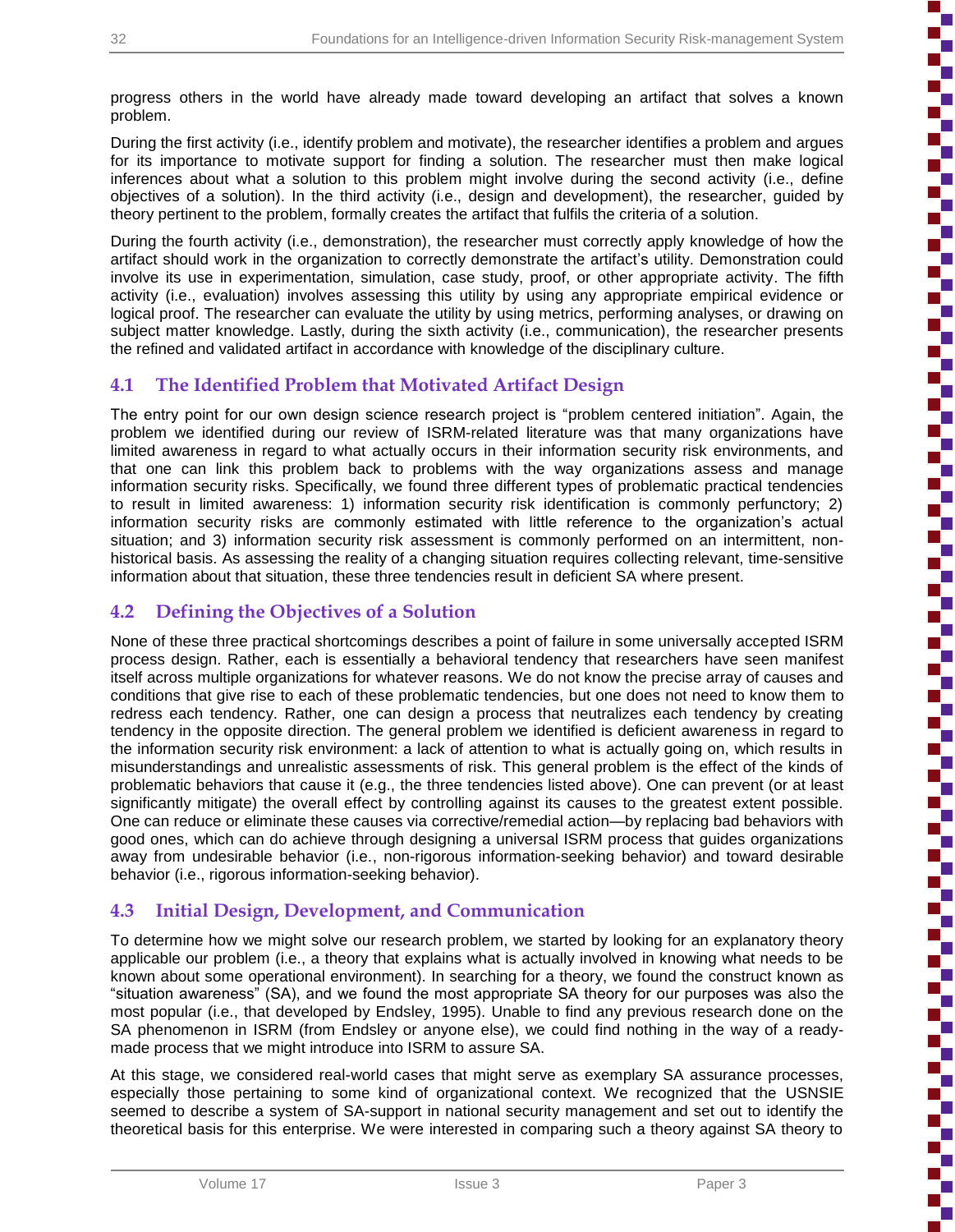determine if one of the two might be more appropriate for our research problem than the other or if we might somehow combine the two might to suit our needs. However, a search of literature on the USNSIE revealed that researchers have accepted no single theory as a definitive "theory of intelligence" (Treverton et al., 2006). In the absence of a proper descriptive theoretical model of intelligence, we turned instead to the intelligence cycle, which is essentially a high-level process description (without a supporting theory) of what the U.S. intelligence community does to support the information needs of governmental decision makers vis-à-vis national security related issues.

We then considered the possibility that one might actually describe the USNSIE using Endsley's (1995) SA theory. We conducted an initial conceptual study to assess whether one could map elements of SA theory to the intelligence cycle in a way that corresponded with the structure of Endsley's theoretical model. We did so through a basic pattern matching variation of the illustrative method (Neuman, 2011, pp. 519-520). Both SA theory and the intelligence cycle describe information processing in the context of human consciousness/awareness. We found that we could, in fact, use SA theory as a theoretical lens through which to view the intelligence cycle and that we could adapt Endsley's theoretical model to describe both the intelligence cycle and how the intelligence cycle supports decision making. As such, we had both an exemplar and a valid theoretical lens through which to examine this exemplar.

The conceptual study led to an in-depth case study of the USNSIE, which drew on publicly available documents. We focused on identifying key actors and their functions in the intelligence community and key design features or characteristics/attributes that enable the USNSIE to work as it does. We intended to design an organizational management process with attributes conceptually analogous to those of the U.S. model. We analyzed data from the open source documents using open, axial, and selective coding methods as Neuman (2011, p. 115) describes to distill a list of key attributes for inclusion in our artifact design.

As a result, we created a theoretical model to guide organizational SA support and plans for a management system built on said theoretical model, both of which we communicated via publication (see Webb et al., 2014, for the original, though we offer an improved version in Section 5 of this paper).

### **4.4 Demonstration, Evaluation, Iteration Back to Design, Communication**

We presented the theoretical model and plans for a management system to a focus group for evaluation. The focus group positively evaluated the overall plan. We report the results of this evaluation process in Section 6. The focus group also served a formative function in that our findings inspired iteration back to design: this paper presents an improved version of the model published in Webb et al. (2014).

## **5 The Recommended ID-ISRMS: General Specification**

Figure 3 presents our high-level (or "big picture") model for an ID-ISRMS, which we created to redress problems identified during the literature review. This model incorporates findings from focus group research (see Section 6 of this paper) and builds on Webb et al. (2014). The focus group served a formative function as opposed to a summative function (Venable, Pries-Heje, & Baskerville, 2014); as such, the recommended ID-ISRMS design remains an a priori artifact until someone has instantiated and tested it in an organizational context.

The model describes a process by which an organization can maintain a high level of awareness in regard to its information security risk environment. The model depicts, in the general sense, how security process owners (SPOs) create intelligence via their collection and analysis efforts and communicate it to an information security manager.

The information security risk environment comprises both internal and external risks to the security of the organization's information assets and, by extension, to the security of the organization's strategic business interests. Risk factors include information security threats in the organization or in the world at large; vulnerabilities of the organization's own information assets; the dependencies of the organization's business processes and other goals on the confidentiality, integrity, and availability of its various information assets; the effectiveness of the organization's current control strategies; and the organization's own specific target profile (i.e., how and why a purposive threat agent might target it).

The model depicts two organizational entities involved in a situation awareness-formation process that precedes decision making and action in response to the state of an organization's information security situation. The first of these entities (depicted in the orange lower half of the diagram) is the information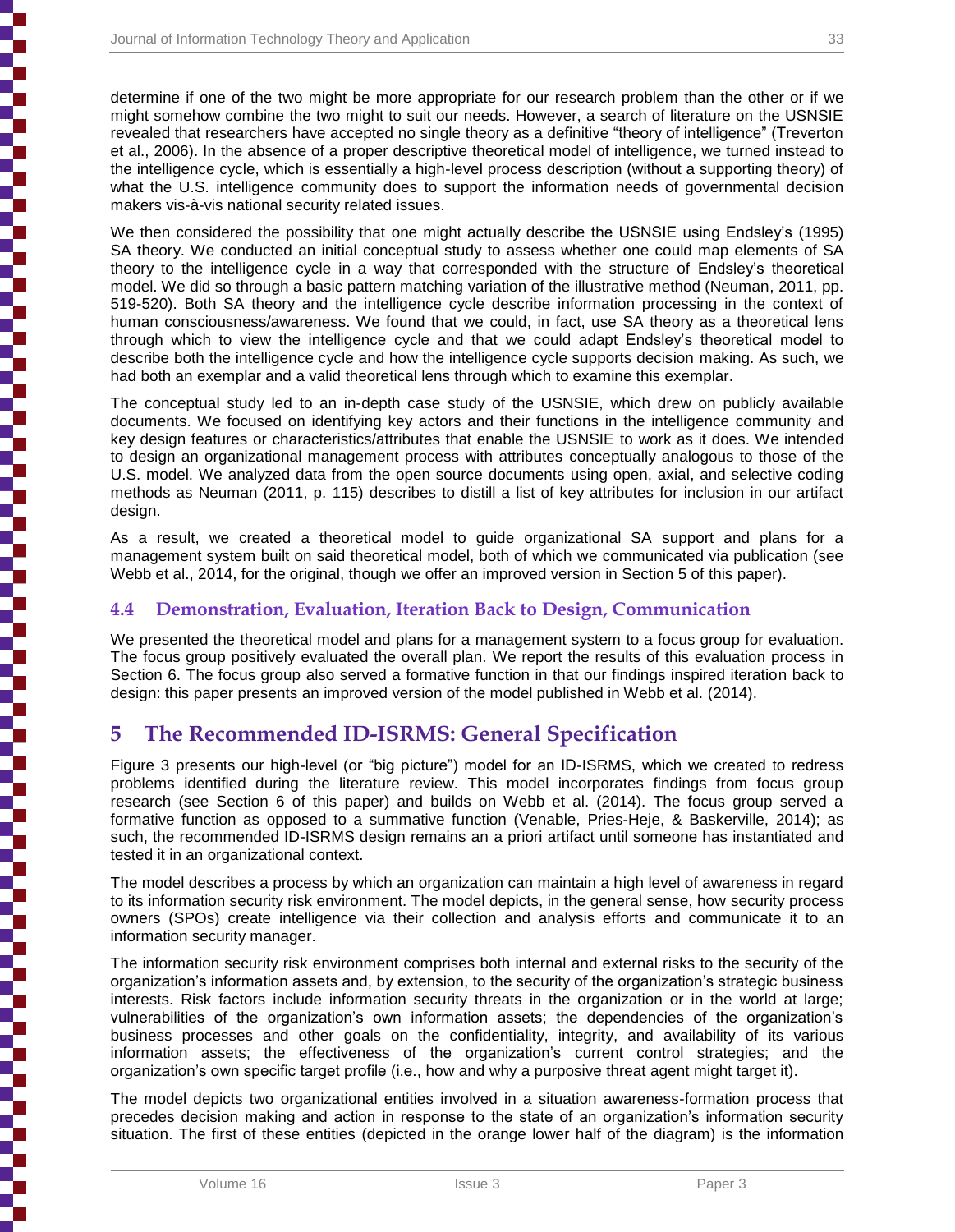Þ

į

i

ì

ì

ì

'n

security manager, whose activities the blue lower half of the model represents<sup>3</sup>. The information security manager is responsible for making critical decisions relating to ISRM. The second entity is the security process owner (SPO), whose activities the blue upper half of the model represents. Ideally, the organization will attach a SPO to each of the organization's business processes, though, for most organizations, this attachment might be limited to the most mission-critical business processes. The SPOs (and any departmental subordinates assigned to these SPOs by the organization) carry out collection and analysis activities to develop their own SA in regard to the security environment and to support the SA of the information security manager. At work in Figure 3 is a twelve-phase intelligence cycle that supports ISRM decision making.



**Figure 3. Organizational SA Support to ISRM**

## **5.1 The Intelligence Cycle at Work in the ID-ISRMS Model**

In phase 1, the information security manager's SA requirements for managerial decision making are articulated into intelligence requirements that the SPOs need to meet (e.g,. whether the manager has identified any breach indications, purposive or incidental threat indications, outstanding identified vulnerabilities, or positive or negative indications of control effectiveness or information asset performance in each SPO's mission area). The information security manager than carries out planning (phase 2) and direction (phase 3) to determine how team members will fulfill their specific intelligence missions (e.g., monitoring the information security risk environment of a particular business process or gathering contextual intelligence from outside sources). Next, SPOs collect (phase 4) and process (phase 5) data relating to the security statuses of information assets in their respective mission area (to include internal and external contextual factors affecting these security statuses) in order to fulfill the information security manager's issued intelligence requirements.

l <sup>3</sup> When action is delegated to a SPO by the information security manager, the SPO effectively serves as an extension of the manager's own power.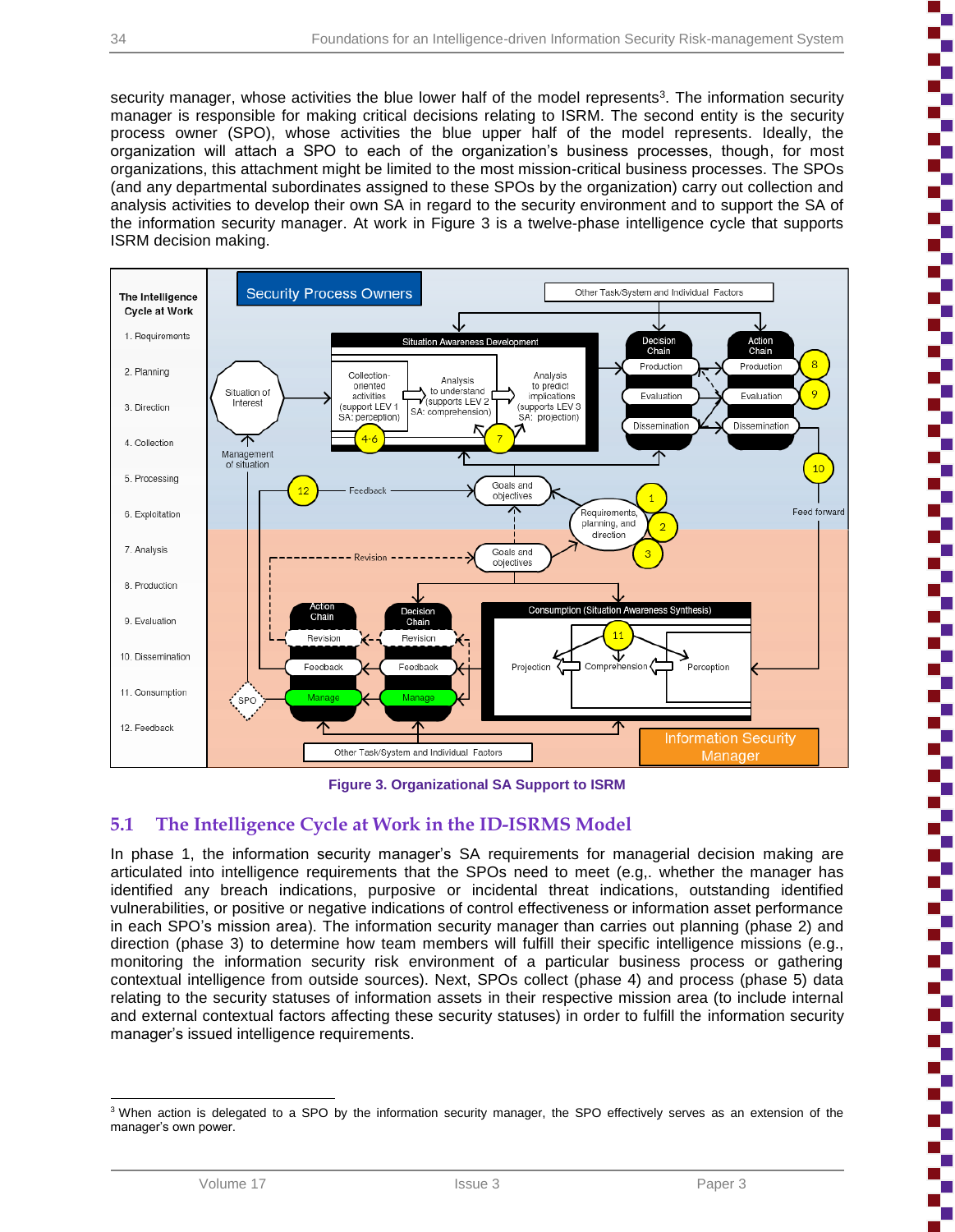┇

j

₿

The data collected and processed during phases 4 and 5 can include various kinds of activity logs; diagnostic readouts about the performance of hardware and software; CCTV footage; personal observations; news, industrial, governmental, or academic reports; or any other form of information that lends insight into information security risk for the organization. The collecting SPOs then facilitate "exploitation" (phase 6) by identifying and labeling indications (or possible indications) in the collected data for further analysis.

Next, each SPO formally analyzes (phase 7) the data by starting with exploitation labels and then moving into in-depth analysis to identify any additional indications that may lay hidden in the data. The SPOs then organizes their findings into an intelligence product (phase 8), which they or another team member evaluates (phase 9) to ensure that it adheres to organizational standards and fulfills the issued intelligence requirements. Once the intelligence product is evaluated positively, someone (usually the information security manager as Figure 3 depicts) disseminates (phase 10) it to the consumer.

The consumption (phase 11) of each intelligence product (during which the consumer perceives the composite elements at work in each reported situation, comprehends their meanings, and draws conclusions based on a combination of personal knowledge and product contents) leads to feedback from the consumer (phase 12) as to whether the product has fulfilled their requirements. Depending on the SPO's findings, the information security manager may revise their own SA/intelligence requirements or may order (or personally carry out) some action in response to a particular situation.

## **5.2 Intelligence-supported Managerial Decision Making and Action**

Depending on the information security status of a particular business process, managerial decision making and action can take any of three different courses: deliberate inaction, remedial action, or the recommendation that intelligence requirements (or even organizational goals and objectives) be revised. Deliberate inaction is the logical course of action when incoming intelligence suggests that the business process is currently secure or when a particular type of risk is consciously accepted (i.e., because it is considered highly unlikely to occur or because it is expected to carry a negligible impact).

However, in the event that an SPO's findings indicate an unacceptable source of risk (e.g., a newly identified vulnerability to a particular information asset type), the information security manager needs to ensure that they (i.e., the security manager) take the appropriate remedial action. They can do so either by checking that the reporting SPO has performed the necessary action (if the manager has delegated power to the SOI or if the SPO already has authorization under policy) or by ensuring that the SPO has provided any necessary resources requiring higher authorization (from either the manager or the executive level), if available, or requested if currently unavailable. Lastly, if the SPO's analysis uncovers (or if the information security manager notices) a new or previously unidentified issue with implications for the organization's strategic interests, the manager may recommend revising policy to accommodate or address that issue. Depending on the issue, the manager might accompany the recommendation with an order for remedial action under existing policy.

## **5.3 A Formal ID-ISRMS Design Theory**

Several authors working in the information systems domain have published papers in which they argue that one should accompany a design science artifact with a design theory that describes the artifact's functionality in a particular standardized format. Each of these papers has proposed its own format for structuring a design theory. Walls et al. (1992) proposes a formulation in which one specifies the design theory = across six different categories: meta-requirements, meta-design, kernel theories, testable hypotheses for process and product, design method, and kernel theories for process and product. The formulation that Gregor and Jones (2007) suggest essentially expands on the formulation that Walls et al. suggest; however, Gregor and Jones argue that some of the category terms that Walls et al. use should be changed and that two additional categories should also be included in the specification of a design theory (constructs and artifact mutability), which results in a total of eight categories. Baskerville and Pries-Heje (2010) criticize both of the aforementioned formulations for being overly overcomplicated and, invoking Occam's razor (i.e., that a design should be as simple as possible), propose that the format for a design theory should be limited to two main descriptive categories: the general requirements that need to be met and the general components of a design intended to meet these requirements.

Venable (2013) notes that the ostensible differences between the Walls et al. (1992) and Gregor and Jones (2007) formulations are largely a matter of semantics (i.e., the authors use different terminology to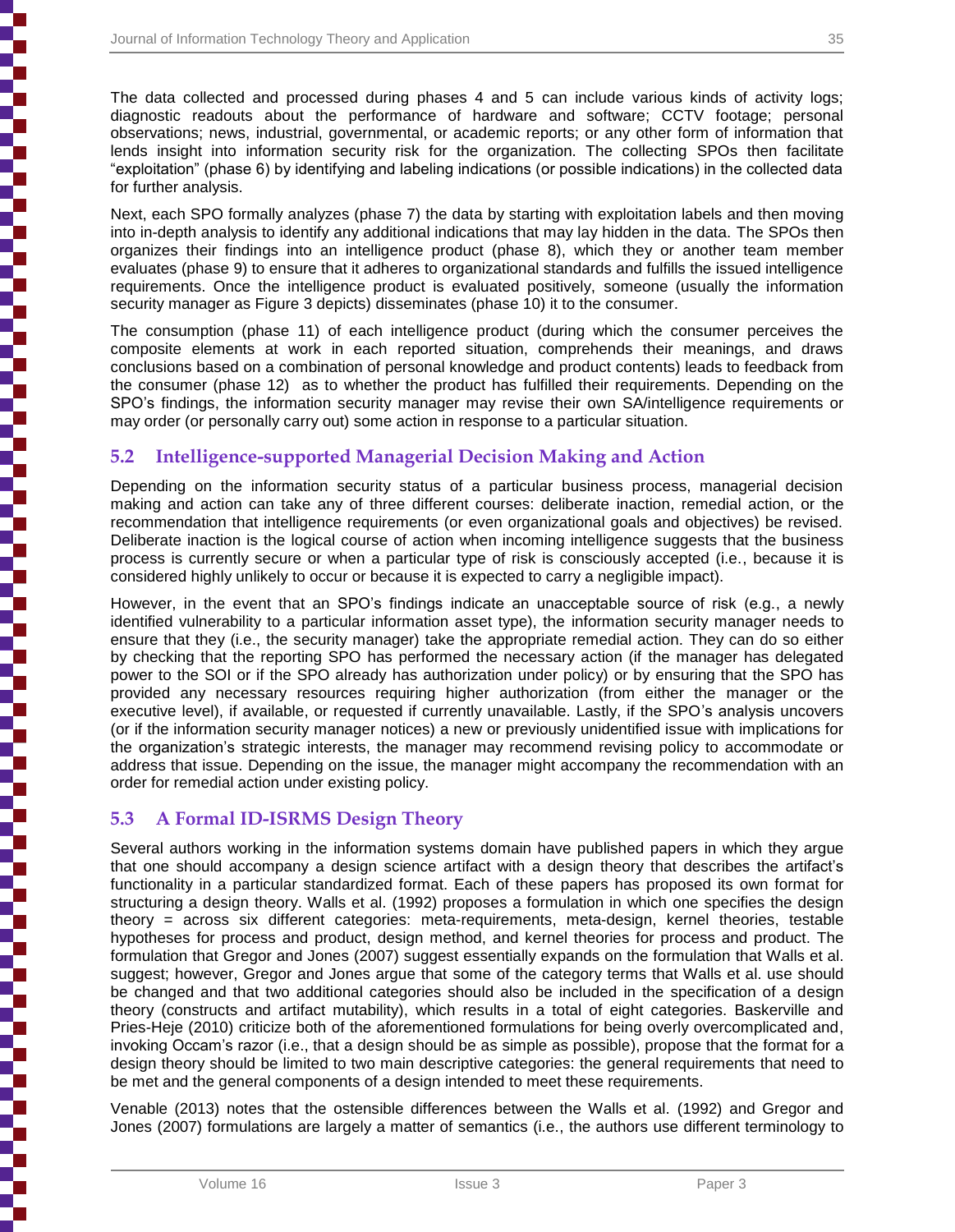Ł

į

i

i

ì

i

ì

ì

Ì

refer to the same ideas) and agrees with Baskerville and Pries-Heje's (2010) assessment that a better design theory format would be simpler than Walls et al.'s or Gregor and Jones' (2007) format. However, Venable argues that Baskerville and Pries-Heje's format is *too* simple (in that it does not explain how and why a design solves a problem). As such, he proposes a fourth formulation that offers more specification categories by reincorporating several categories that Walls et al. and Gregor and Jones recommend. The crux of Venable's argument is that a design theory should clearly present an artifact's utility and how that utility leads to the artifact's intended purpose. Venable offers a diagram ("proposed simplified design theory formulation") to guide theory design, but one can argue that this particular representation is itself misleadingly oversimplified in that one cannot really link its "general design" content to its "general requirements" content in the kinds of straightforward utility statements about efficacy, effectiveness, or efficiency, that the diagram implies are possible.

Any of the aforementioned formulations for a design theory specification is arguably preferable to the other because selecting one over another depends on one's perceived priorities (i.e., what things someone believes to be more important to communicate when discussing artifact design). In this paper, we use Gregor and Jones' (2007) format for its more comprehensive treatment in hopes that it best represents information of potential interest to the reader. Table 2 presents a design theory specification that follows Gregor and Jones' format.

| Design theory<br>component | <b>Description specified by</b><br>Gregor and Jones (2007)                                                                                                                                                                    | <b>ID-ISRMS component</b>                                                                                                                                                                                                                                                                                                                                                                                                                                                                                                                                                                                                                                                                                                                                                                                                                                                                                                                                                                                                                                                                                                          |  |
|----------------------------|-------------------------------------------------------------------------------------------------------------------------------------------------------------------------------------------------------------------------------|------------------------------------------------------------------------------------------------------------------------------------------------------------------------------------------------------------------------------------------------------------------------------------------------------------------------------------------------------------------------------------------------------------------------------------------------------------------------------------------------------------------------------------------------------------------------------------------------------------------------------------------------------------------------------------------------------------------------------------------------------------------------------------------------------------------------------------------------------------------------------------------------------------------------------------------------------------------------------------------------------------------------------------------------------------------------------------------------------------------------------------|--|
| Purpose and<br>scope       | "What the system is for":<br>the set of meta-<br>requirements or goals that<br>specifies the type of artifact<br>to which the theory applies<br>and in conjunction also<br>defines the scope, or<br>boundaries, of the theory | The recommended ID-ISRMS is an organizational management system<br>designed to support SA and redress common practical flaws identified in<br>literature:<br>1. Perfunctory risk identification<br>2. Unsupported risk estimation<br>3. Intermittent and ahistorical risk assessment<br>This ID-ISRMS guides organizational behavior using an intra-<br>organizational intelligence cycle framework that can also loop inputs and<br>outputs inter-organizationally.                                                                                                                                                                                                                                                                                                                                                                                                                                                                                                                                                                                                                                                               |  |
| Constructs                 | Representations of the<br>entities of interest in the<br>theory.                                                                                                                                                              | <b>SPO-level entities:</b><br>1. Situation of interest: subset of organizational information security<br>risk environment (mission area)<br>2. Security goals and objectives<br>3. Task/system and individual factors<br>4. Requirements, planning and direction<br>5. Collection activities (data collection→processing→exploitation)<br>6. Analysis activities (comprehension->prediction)<br>7. Decision chain activities (production > evaluation > dissemination)<br>8. Action chain activities (production → evaluation → dissemination/feed<br>forward to manager)<br>Manager-level entities:<br>1. Situation of interest: overall organizational information security risk<br>environment<br>2. Security goals and objectives<br>3. Task/system and individual factors<br>4. Requirements, planning and direction<br>5. Consumption activity<br>6. Decision chain activities<br>Revision of goals and objectives<br>$\bullet$<br>Feedback to SPO<br>$\bullet$<br>Manage situation<br>7. Action chain activities<br>Revision of goals and objectives<br>Feedback to SPO<br>Manage situation<br>Management delegation option |  |

#### **Table 1. The Recommended ID-ISRMS Design Theory (Adapted from Gregor & Jones, 2007, p. 322)**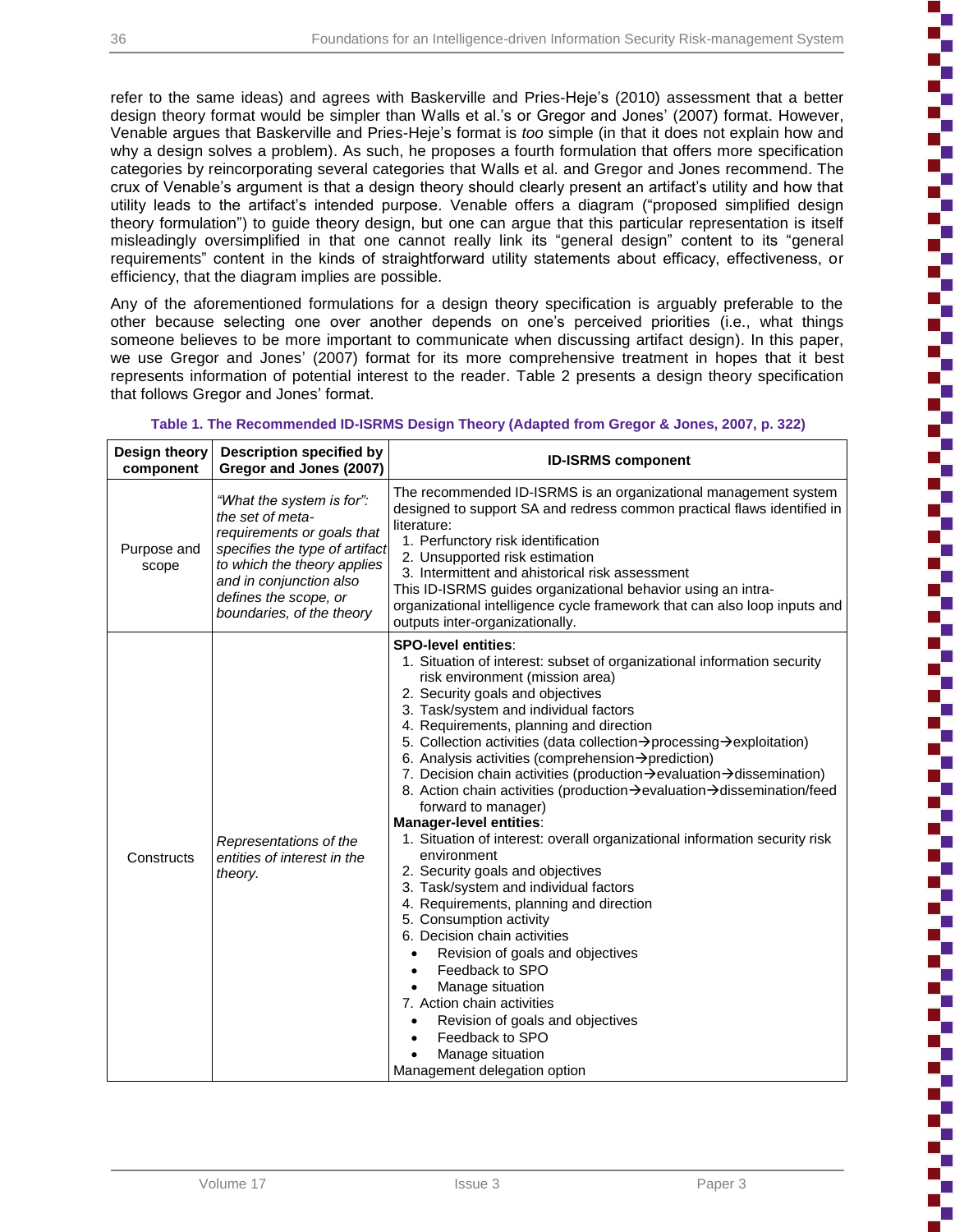#### **Table 1. The Recommended ID-ISRMS Design Theory (Adapted from Gregor & Jones, 2007, p. 322)**

| Principles of<br>form and<br>function | The abstract "blueprint" or<br>architecture that describes<br>an IS artifact, either<br>product or<br>method/intervention.                                           | The process model (see Figure 3) serves as the recommended ID-<br>ISRMS blueprint. The SPO develops SA by collecting, processing,<br>exploiting, and analyzing intelligence. In producing, evaluating, and<br>disseminating intelligence products, the SPO supports the manager in<br>synthesizing SA. The SPO designs products to enable managers to<br>perceive, comprehend, and project to element states in the information<br>security risk environment.                                                                                                                                                                                                                                                             |  |
|---------------------------------------|----------------------------------------------------------------------------------------------------------------------------------------------------------------------|---------------------------------------------------------------------------------------------------------------------------------------------------------------------------------------------------------------------------------------------------------------------------------------------------------------------------------------------------------------------------------------------------------------------------------------------------------------------------------------------------------------------------------------------------------------------------------------------------------------------------------------------------------------------------------------------------------------------------|--|
| Artifact<br>mutability                | The changes in state of the<br>artifact anticipated in the<br>theory, that is, what degree<br>of artifact change is<br>encompassed by the<br>theory.                 | The model offered in Figure 3 is a high-level, generic process<br>description. At this level, mutability of the artifact would chiefly pertain to<br>changes in incorporated roles; that is, the possibility of one or more<br>entities apart from the proposed SPO construct executing intelligence<br>activities; or the possibility of a decision maker apart from an information<br>security manager making decisions that affect the risk environment. An<br>organization's context and business objectives would shape the details<br>in this process (i.e., the specific attributes of a particular real-world ID-<br>ISRMS instantiation).                                                                        |  |
| Testable<br>propositions              | Truth statements about the<br>design theory.                                                                                                                         | Primary proposition: one can improve SA in ISRM by implementing the<br>recommended ID-ISRMS design.<br>Proposition A: the recommended ID-ISRMS design will redress flaw<br>1 (see purpose and scope row above for the three flaws) by making<br>information security risk identification more rigorous.<br>Proposition B: the recommended ID-ISRMS design will redress flaw<br>$\bullet$<br>2 by increasing the evidentiary basis for information security risk<br>estimates.<br>Proposition C: the recommended ID-ISRMS design will redress flaw 3 by<br>introducing a continuous assessment process with archived<br>documentary outputs.                                                                               |  |
| Justificatory<br>knowledge            | The underlying knowledge<br>or theory from the natural<br>or social or design<br>sciences that gives a basis<br>and explanation for the<br>design (kernel theories). | The justificatory knowledge guiding process design combines a kernel<br>theory borrowed from the human factors research domain (SA theory)<br>and findings from a case study of the U.S. intelligence community. SA<br>theory holds that human awareness about a particular situation must be<br>built in progressive stages of cognitive information processing:<br>perception, comprehension, and projection. Findings from the case<br>study strongly suggest that the intelligence cycle functions as a form of<br>organizational information processing in support of this cognitive<br>process. Thus, in an organizational context, one can expect an<br>intelligence cycle to support a human decision maker's SA. |  |
| Principles of                         | A description of processes<br>for implementing the theory<br>implementation (either product or method)<br>in specific contexts.                                      | One can adapt the process in Figure 3 to any organizational context.<br>Large organizations might create multiple SPO roles, and small<br>organizations might create one or two SPO roles. In very small<br>organizations with very limited resources, the information security<br>manager might actually perform the SPO functions; in such a case, one<br>would likely want to revert to Endsley's original operator-level model.                                                                                                                                                                                                                                                                                       |  |
| Expository<br>instantiation           | A physical implementation<br>of the artifact that can<br>assist in representing the<br>theory both as an<br>expository device and for<br>purposes of testing.        | Ultimately, someone needs to implement and test the artifact in a real<br>organization (e.g., via action research). As no one has yet done so, the<br>proposed ID-ISRMS remains an a priori artifact.                                                                                                                                                                                                                                                                                                                                                                                                                                                                                                                     |  |

## **6 Focus Group Findings**

We conducted a focus group with six experienced information security specialists, five of whom actively participated in the discussion around the proposed management plan. For their anonymity, we refer to the participants in this paper as P1 through P6. They included the senior information security specialist at a leading consulting firm in the computer and network security industry (P1). the chief information officer at an Australian Federal Government organization (P2), a senior information security analyst from a major ICT consulting firm in Australia (P3), an information security specialist with a background in national intelligence (P4), the lead security specialist at a major bank in Australia (P5), and the security risk and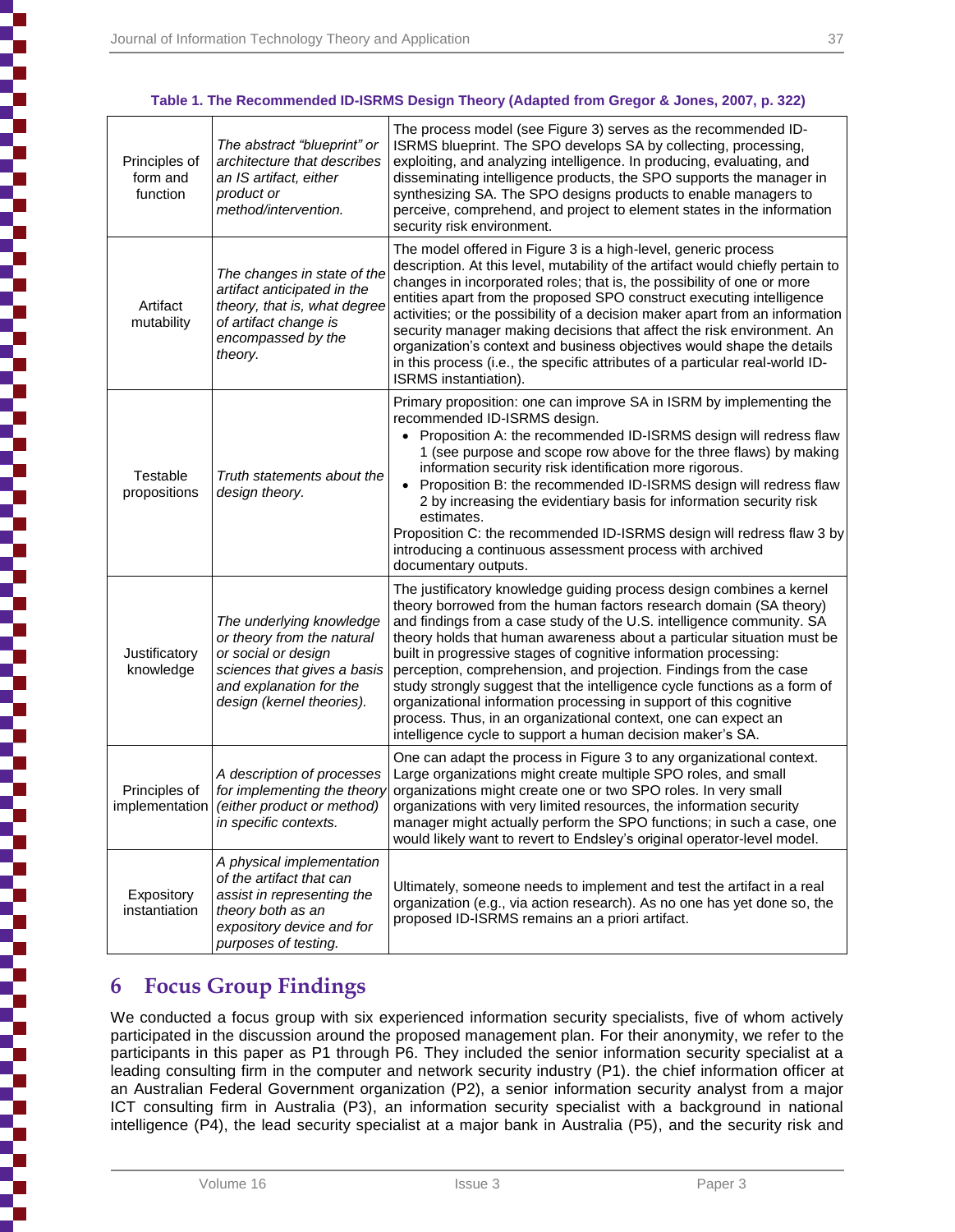compliance manager / information security architect at a multinational telecommunications company (also a former consultant; P6). The participants had approximately 70 years' combined experience in the information security field. As consultants, three of the participants had experience working with numerous organizations apart from their principal employers.

We presented the focus group participants with a management system plan that had two major attributes:

- The distribution of ISRM responsibilities across specialists (security process owners) who are attached to business processes.
- The continuous execution of an intelligence cycle in which SPOs manage the collection and analysis of information security risk intelligence to support managerial SA for informed decision making.

The focus group participants indicated that they believed the three deficiencies identified during the literature review were actual and current problems, and that they believed that the proposed artifact would redress these problems by significantly improving SA in ISRM. All of the focus group participants indicated that the high-level model presented to them described a viable SA-support process that they could apply in ISRM. Figure 3 shows this high-level model, which we have since redesigned to more clearly distinguish between different process stages.

Due to time restrictions and the danger of overloading the focus group participants with too many details, we limited the focus group discussion to the above high-level management system plan.

### **6.1 Focus Group Commentary on the Anticipated Usefulness of the Recommended ID-ISRMS**

In the sections that follow, we comment on the utility of the ID-ISRMS given the systemic deficiencies in the practice of ISRM.

#### **6.1.1 ID-ISRSMS Potential Benefits for Information Security Management**

By the end of the focus group discussion, P1, P2, P3, P5 and P6 all agreed that the recommended ID-ISRMS would probably enable organizations to monitor risk on a continuous basis (P4 did not express an explicit opinion on this point). P1 commented that one could probably expect the recommended ID-ISRMS to ease the management of information security issues: "I think if you get a security person embedded with each critical application... that'll drive culture change. I think that'll actually improve security right there…". After offering several examples of how this might be the case, P1 commented that one could expect embedding SPOs into business processes to facilitate better managerial control. P5 commented that the intelligence outputs of the recommended ID-ISRMS could offer good support to managerial decision making: "I think that if it's a processed piece of intelligence that is given to them, then it should, theoretically, make the risk manager's job easier because it's all laid out for them…what the issue is.". P2, P3, P5 and P6 all commented that the recommended ID-ISRMS would probably help managers identify and attend to information security issues that might otherwise go unnoticed.

#### **6.1.2 ID-ISRMs Potential Benefits for Richer Insight into Organizations' Information Security Risk Environments**

P1, P2, P3, P5, and P6 all felt that using the recommended ID-ISRMS could enhance SA in regard to organizational information security (P4 did not express an opinion on this point). When asked whether one might expect the recommended ID-ISRMS to yield quality evidence regarding the status of the implementing organization's information security risk environment, P2, P3, P5, and P6 all answered in the affirmative. P1 commented that, "in a situation where…you embed a security expert in each team: absolutely, you will get better input—intelligence". P6 commented that one could probably expect the recommended ID-ISRMS to yield "better information" than other approaches to information security management and that "the richer the information, the better evidence you'll have". P5 agreed that the recommended ID-ISRMS would probably yield "better" and "more up-to-date" information and argued that providing such information "allows a better decision". P2 also felt that the process could only help: "This kind of process would be useful to increase visibility over what's going on: to catch it…. Anything other than, 'oh, what do you think?'…. 'Oh well, maybe it should be a 4, or maybe it could be a 3' would be useful.". P3 saw particular value in the fact that the recommended ID-ISRMS "opens up a new sense of risk that IT people are not usually open to" and "helps you to increase the richness of your risk register—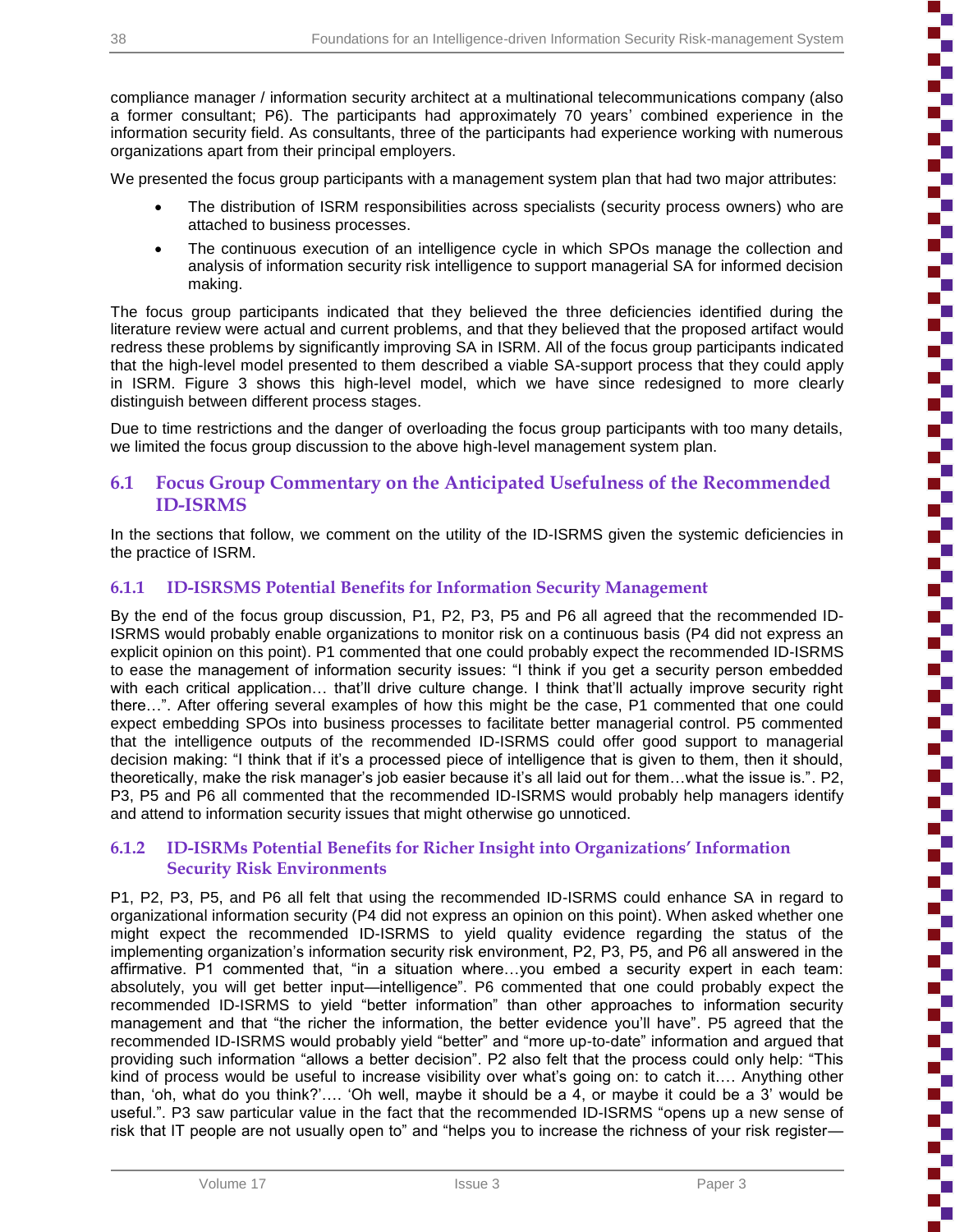or your risk *process* (emphasis in original)". Both P2 and P5 expressed keen interest in the combined internal/external focus of the recommended ID-ISRMS's intelligence and analysis activities. On the collection of intelligence in organizations, P5 said:

*If someone's…embedded in the team and the guy is sitting there, going, "this guy's not doing the right thing", then it doesn't matter if it's on a physical piece of kit or a cloud piece of kit, or his PC or whatever, at least that intelligence is getting back to the risk manager and (s/he's) making informed decisions about what is happening in the organization.*

On the exploitation of intelligence from external sources, P5 said:

*If you've got the external sources coming in…and you're someone who's sitting there going, "OK, we've got this product: these are the things that we need to start looking at"…. I think that there is a benefit of them driving that to the risk manager and saying, you know…, "this intelligence shows that these are vulnerable to this and we need to start doing this, or this"…. There is benefit in that.*

On the collection of intelligence in the organization, P5 said:

*The thing I like about the theory of deploying something like this is that it's not just that kind of intelligence you'd get from, I don't know, some vendor that makes a product. This is going to be intelligence outside the IT box…how people are behaving; what exceptions there are to the processes that people are actually doing on the ground; what we believe them to be doing. You're going to get much better visibility: three-dimensional visibility, as opposed to "oh, Shellshock's there" or "Heartbleed's there" or "that system needs a patch". It's not just about system vulnerabilities. To me, that's…how I see it as being useful.*

After we explained that the externally oriented intelligence collection would draw on industry sources and open source intelligence from academia and government, P2 noted that it would be good if the Australian Government also provided non-technical forms of information security-pertinent intelligence to organizations: "The Australian Signals Directorate…produce and circulate an information security manual, which is a publicly available document with a list of technology controls.... It would be useful to have something additional to that.".

### **6.1.3 ID-ISRMs Potential Benefits for Faster Response to Information Security Issues**

Five of the six participants (P1, P2, P3, P5, and P6) could imagine situations in which having the recommended ID-ISRMS in place would probably lead to quicker issue resolution (P4 did not express an opinion on this point). P1 and P5 agreed that, in most organizations, the responsibility for identifying and reacting to information security issues generally falls on information security managers and that this arrangement results in reduced awareness and slower response times than would be the case if SPOs were embedded in the organizations' business processes. P1 said:

*If you've got a security expert next to you, you'll just ask them a question, right? As opposed to "oh, I've got to go to information security or go through a process, and then I've got to get a security engineer to put it to them, and I've got to put them on my project code", and—you know?—you've got like a one month process before you can ask the question, right? If they're in your team, you go, "what should our password length be?". Right, and they'll go, "well 12 characters" or set a complexity, or whatever, and they should be able to answer it. So I can see having a security resource in each team being really effective in increasing controls.*

P6 offered Shellshock and Heartbleed as examples of information security issues that one might resolve faster via the recommended ID-ISRMS: "having a process like this (points at the diagram)…would get [you] a faster answer".

#### **6.1.4 ID-ISRMs Potential Benefits for Helping Organizations to Deconflict/Coordinate their Information Security and Business Strategies**

Though no participant argued against the idea of integrating information security and business strategies, P1, P2, P3, P5, and P6 all seemed to be pessimistic about this becoming a reality in most organizations (P4 did not express an opinion on this point). Nevertheless, all five could imagine—at least in theory—that the recommended ID-ISRMS would support this aim.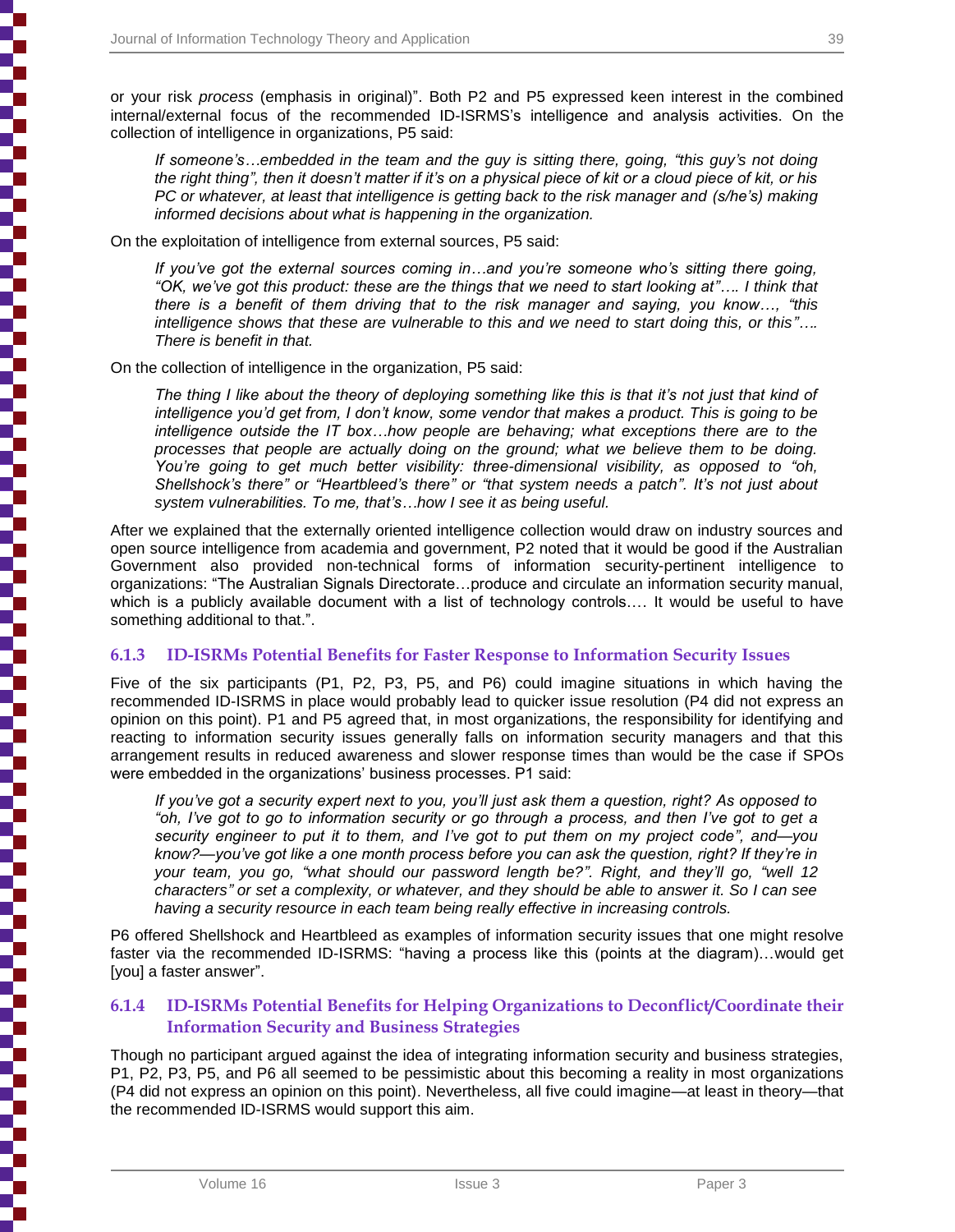P6 noted that one can often identify or interpret risk somewhat myopically; that is, relative only to what the person who is assessing the risk is trying to do: "that the risk owner can say "that's *this* value to *us*. They can't see risk outside of that side of it" (emphasis in original)—a statement with which P1 agreed. P2 and P3 both commented that one could probably not expect most organizations to fully appreciate the strategic significance of information security. P6 saw the value in equating information security with information *process* security because doing so ties information security back to the functionality of the business: "How does the business do these things? …it's only after that that you start to draw out…. This is where the security aspects are, you know?". P6 felt that the recommended ID-ISRMS goes so far in the direction of reconnecting information security to business functionality that one might better market it as a "business process optimization" framework. P1 also anticipated that the SPO role in particular could be valuable toward bridging business and information security:

*That's the point of someone being part of the business in which they understand the applications, the outcomes and the business objectives…. If they wear two hats…, they won't be, "thou shall apply the rules" and "thou shall do security because security's the most important thing in the universe".*

Giving the example of an obstructive information security policy, P5 saw the value in having individuals who can advocate for business processes monitor information security from within those processes:

*This isn't working because the policy's too strict; the guys are going to go through twenty different jump boxes to get to that…or do twenty different things to do that outcome…you know? I think there's value there…. I think that intelligence is driven out from that is a good thing.*

### **6.1.5 Types of Organizations that Might Benefit From Implementing ID-ISRMS**

P1, P2, P3, P5, and P6 had varied opinions about which kinds of organizations might benefit most from the recommended ID-ISRMS (P4 did not express an opinion on this point). On the topic of what types of organizations might benefit most from the recommended ID-ISRMS, P6 remarked, "Well, I think all organizations would benefit….economically, if you've got processes that you can standardize…or you can get aspects standardized of…, then you'll get a lot of benefit out of it.". Both P3 and P5 made comments suggesting that the recommended ID-ISRMS could be appropriate for any organization. P2, who worked in a small to medium-sized Australian federal government organization, commented that the recommended ID-ISRMS would probably have value for P2's organization, whereas P1 opined that larger, higher maturity information security organizations such as banks would probably benefit most from using the recommended ID-ISRMS.

#### **6.1.6 How ID-ISRMS Could Be Used as the Basis for an Intelligence Sharing System between Organizations or Between Organizations and Government**

When we suggested that one might also use the recommended ID-ISRMS to feed intelligence forward to organizations such as the ASD or ASIO, P1, P2, and P5 all responded enthusiastically to this prospect (P3, P4, and P6 had no comments on this point). In P1's words, "Something like that'd be awesome. Something like that would actually create better intelligence.". P2 was particularly interested in the possibility of receiving threat intelligence from similar organizations:

*I was interested in the external intelligence feeding in….because looking at this process from a smaller organization point of view, it would be useful to go and get external information—from like organizations [that] may face similar threats*.

## **6.2 Focus Group Participants' Caveats and Concerns**

In this section, we present findings from the participants that relate to potential hindrances in implementing or effectively executing the recommended ID-ISRMS process in organizations.

### **6.2.1 Potentially Confounding Political and Cultural Factors**

All of the participants believed that people who worked in an organization that implemented the recommended ID-ISRMS could easily undermine it. P1 and P6 both warned that one could expect political factors such as personal agendas to skew risk assessments if allowed to do so. P1, P5, and P6 made comments that suggested that one would need to somehow safeguard the objectivity of intelligence and decision making outputs from the recommended ID-ISRMS against intentional manipulation. P1 remarked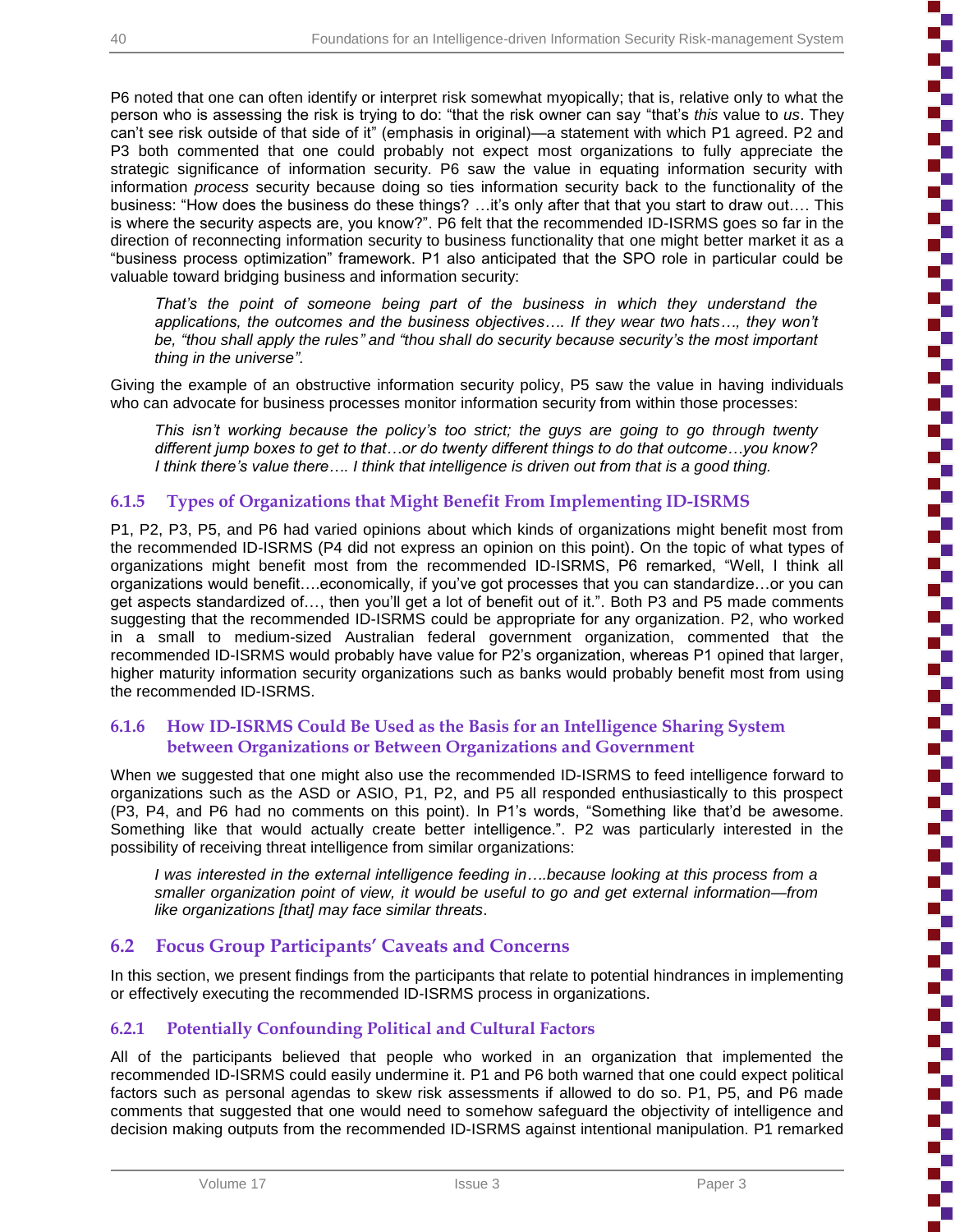P1 went on to warn that, "when you do a model like this, you need to either make sure that the people who can influence it aren't incentivized to either corrupt the rating or that the people who rate it are truly independent". P5 commented that people often accentuate risk in order to secure a budget. P6 remarked that people can sometimes be "captured" and essentially pressured into saying or doing things to suit others' agendas. P4 warned that an informal reporting structure could result in corrupted intelligence if products were permitted to be vague or if their contents were communicated insecurely or otherwise in less reliable ways (e.g., verbally from person to person).

Several participants commented on the importance of formal authorization/mandate. P2 considered that other employees might regard the SPO as an interloper: "Imagine that it's the finance area; how are they going to react to having a security person embedded in there?". Likewise, P1 said that, unless the SPO has the explicit mandate to collect all of the necessary forms of intelligence, others would likely view the SPO as an annoyance or to otherwise treat him or her dismissively: "My experience [is that]…they'll be tolerated up until a point—until there's a deadline—and then they'll be told to 'shut up'". P4 also anticipated that staff members could view the SPO as a kind of "obstacle" to clear. P3 recommended that probably the best way to preclude these kinds of problems would be to adopt a reporting structure in which SPOs report to someone who outranks the personnel with whom the SPO is embedded.

### **6.2.2 Resistance is Possible (if not Likely)**

All of the participants felt that the proposed ID-ISRMS constituted an unfamiliar approach that many people might not be comfortable with. P3 stated that, in P3's experience, the information security manager did not practice risk management: "the business unit is responsible for risk management; the information security manager only guides or facilitates the process". P1 suggested that the recommended ID-ISRMS represented an overly rigorous approach to information security that most organizations would not see the value in ("I don't think you'll get it across the line because I don't think any organizations will see the costbenefit analysis of it"). P1 felt that the exceptions to this rule might be organizations that already had mature information security regimes that they were interested in making even better: "You're on top of your game and then you're going to embed these people to give you knowledge above and beyond that? I can see that working for you…your 'life-and-death' and your billion-dollar systems, right? I can see that working.".

Several participants mentioned resentment about someone monitoring their behavior. P4 saw the proposition as a sign of deteriorating values in organizations: "It kind of begs the question, 'where is the room for trust in an organization?'. It's almost like there's no room for trust. Things like their culture and policy have no integrity in them.". P6 suggested that someone tasked with monitoring employee behavior would be "an expensive resource that's sitting around, looking for a needle in a haystack" and went on to label such an employee a "saboteur". P2 and P1 also both made sarcastic comments about someone in such a role; they used the terms "spy" and "commie NARC", respectively, and P3 commented that "instead of this security person embedded, you need a spy…trained by the KGB".

P6 suggested that, while it may be a good idea to do so, most organizations aren't used to looking at business processes and information security processes as interdependent functions and anticipated that one could expect many people to have difficulty doing so ("they don't think outside their box"). Both P2 and P3 anticipated that the design of the recommended ID-ISRMS could be contentious for many organizations because they might not see the value in it. P3 commented that an organization that "ticks the box for compliance reasons" would be unlikely to see the value of the SPO role.

Both P5 and P6 anticipated that convincing organizations of the ID-ISRM's utility may be difficult because it would require training and embedding personnel for the SPO role (P6: "You've got to convince the management in there that it's worthwhile"; P5: "Return on investment…; it's a big thing"). P5 went on to conjecture that organizations that have not already adopted a risk-based approach to information security would probably be non-receptive to the ID-ISRM given its risk-management orientation. P1 and P6 both shared an initial impression that the recommended ID-ISRMS would probably be labor intensive or otherwise expensive to implement and run. P6 commented that the ID-ISRMS model we presented seemed to represent "an extremely heavy framework".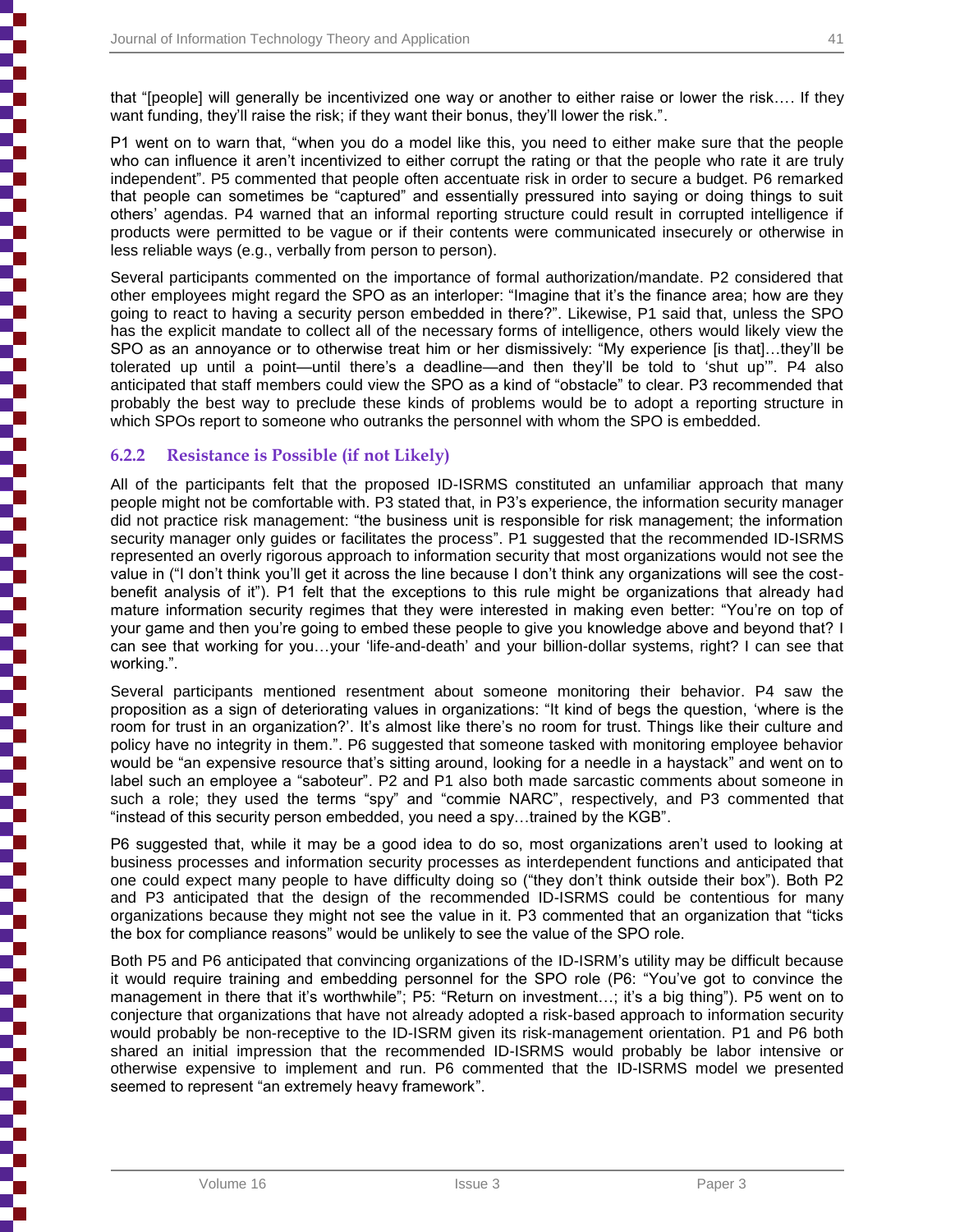'n

## **6.2.3 Obtaining the SPO Skill Set**

P1, P2, and P6 all felt that it could be difficult to find or train up people for the SPO role (P3, P4, and P5 did not have any comments on this point). Ideally, SPOs would have knowledge of information security, risk management, and the functional intricacies of their assigned business process (which have been mapped in terms of their information infrastructure). As P1 noted, establishing this knowledge would most likely require consultation and coordination: "if you give it…straight to a risk—security—person, they're not going to understand the system. If you give it straight to the asset owner, they're not going to understand risk—or, intelligence—and what they should actually be collecting". Both P1 and P6 suggested that they did not expect many people to have the skills required to act as an SPO. P1 thought that "good security people" are in short supply and that having multiple personnel with the requisite SPO skill set distributed throughout an organization would be prohibitively expensive in most cases. Similarly, P6 commented that developing a holistic and comprehensive understanding of risk in the context of any particular system requires a level of skill that few people actually have.

P1 warned that attempting to solve this issue by putting less-skilled personnel into the SPO roles would probably itself result in lower quality intelligence and, by extension, deficient managerial situation awareness. P2, giving the example of a finance related business process, noted that it may be difficult for an information security specialist to develop a comprehensive understanding of such a process and suggested that it may make more sense to train the business process owner up in information security: "they're going to know the business process much better, and they're going to know about the exceptions to the business process". Similarly, P1 stated that, from personal experience, "it's easier to teach a person a basic security process than it is to teach another person an understanding of a business unit, culture, or process". P6 commented that either way could work (i.e., training an information security specialist in the business process or training a business process owner up in information security) depending on the person's operational competence and social skills. In addition to having the requisite subject area knowledge, P6 stressed that the interactive nature of the SPO role also meant that whoever served in this role would need to be a "people person".

### **6.2.4 ID-ISRMS Success Hinges on How Standardizable it is Across Organizations**

P1, P5, and P6 all argued that the recommended ID-ISRMS design would need to be as user friendly as possible (P2, P3, and P4 did not comment on this subject). P6 felt that the success of the recommended ID-ISRMS would largely hinge on the extent to which one could standardize its component activities ("Economically, if you've got processes that you can standardized…or you can get aspects standardized of, then you'll get a lot of benefit out of it"). P6 also commented that the recommended ID-ISRMS might otherwise represent an overly "heavy framework" for most organizations to implement:

*You've got to develop the frameworks, you've got to develop the standards…. You've got to do a whole heap of work…. The actual person who gets embedded is—the SPO—is the cheap part of this. It's the time taken to get them up to speed; the time taken to embed this in the organization.*

P1 noted that standardizing intelligence collection across organizations could be difficult, however, because "internally, they're pretty diverse" and warned that "if you're trying to put a cookie-cutter kind of checklist of the status of systems on it, you're going to come out with rubbish data. Either they're going to rate it wrong or not rate it or…the description's not going to be appropriate for that.". P5 agreed with these statements and added that practitioners probably could not be expected to deduce what to do in the absence of instructions tailored to their particular situations.

## **7 Discussion**

Ultimately, the focus group data validated the artifact. Five of the six focus group participants stated that they believed the recommended ID-ISRMS could, if properly executed, redress the three problematic tendencies we identified during the literature review. However, organizations' resource limitations would necessarily determine how organizations actually implemented the recommended ID-ISRMS. For example, small to medium-sized organizations may only be able to attach one SPO to a particularly critical business process, to assign multiple business processes to a single SPO, or even to assign all collection and analysis duties to a single person (e.g., the information security manager). Conversely, large, highly competitive, or otherwise high-stakes organizations (e.g., in the defense, credit, banking, or pharmaceutical industries) may need to employ numerous SPOs across all of the organization's business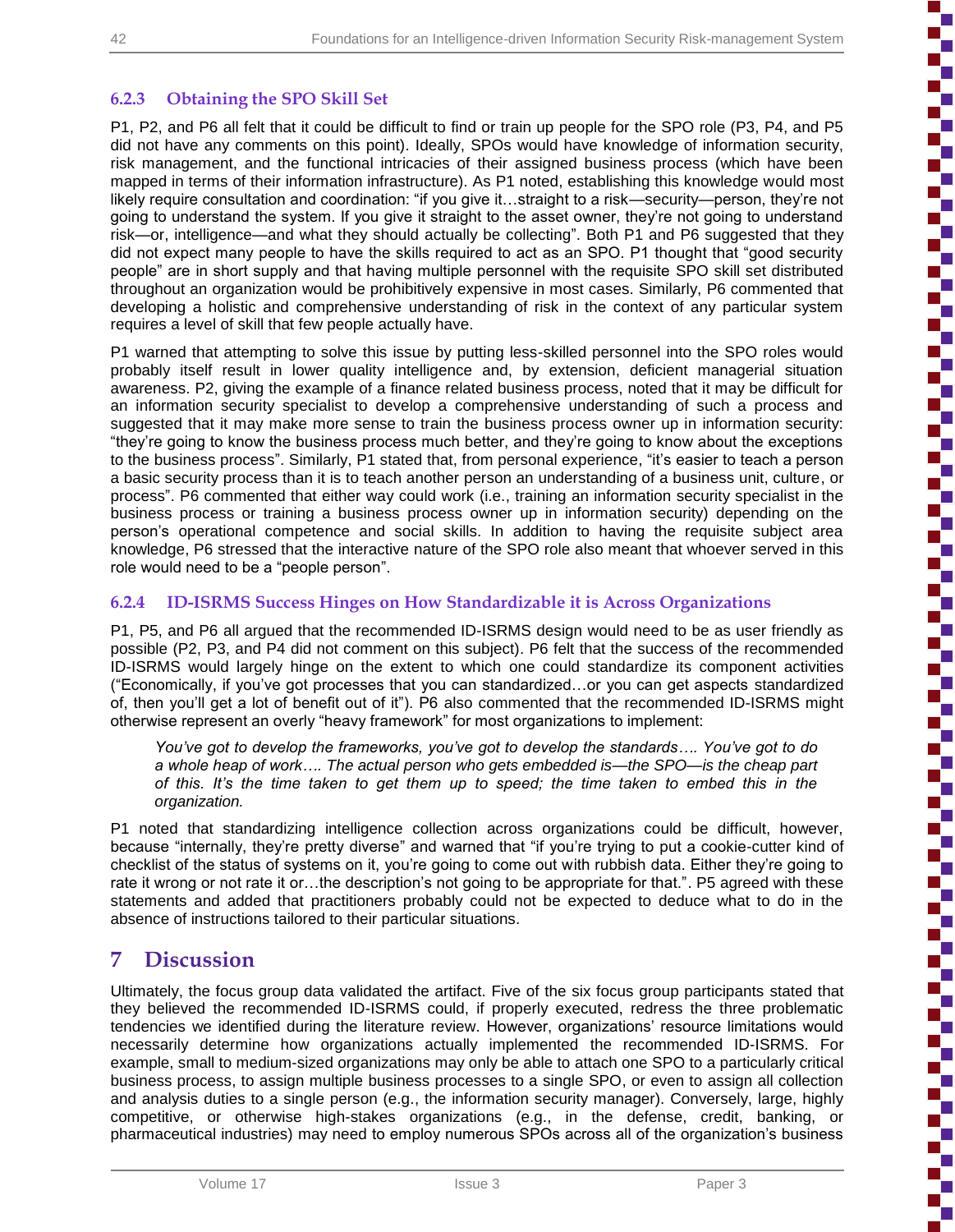processes. Regardless of the number of personnel involved, the participants noted that one could reasonable expect the recommended ID-ISRMS to improve ISRM through its proactive support of managerial SA and its emphasis on evidence-based decision making. We discuss these strengths further in Section 7.1.

## **7.1 How the Recommended ID-ISRMS can Address the Common Deficiencies Identified in Literature**

We purposefully designed the ID-ISRMS model we present in this paper to facilitate thorough, investigative, and continuous risk assessments that maximize SA in ISRM. We focused on providing organizations with an approach that guides practice away from the perfunctory, speculative, and intermittent approaches criticized in literature.

Organizations could use the recommended ID-ISRMS to link information security directly to their strategic business interests. Attaching SPOs to an organization's business processes agrees with recommendations from Coles and Moulton (2003) and Fenz et al. (2009) that one should perform ISRM with an eye on business processes. By requiring the detailed mapping of business processes in terms of their complete "information infrastructure" and by requiring SPOs to actively track the effectiveness of control strategies currently in use, the proposed ID-ISRMS can potentially redress the problems of fragmentary information asset inventories and murky asset ownership that Al-Ahmad and Mohammad (2012) cite and can reduce confusion in regard to an organization's current defense posture or countermeasure options (as Fenz et al. (2014) note).

Because it pushes for one to support ISRM decisions with real evidence and quality analyses that consider business and information-security needs, the recommended ID-ISRMS could help to minimize the possibility of inappropriate control strategy decisions, which include those based on unrealistic perceptions of risk such as those that Rhee, Ryu and Kim (2012) and Qian, Fang and Gonzalez (2012) report and control selections that can end up hindering operations (as Ahmad, Bosua, and Scheepers (2014) note) and creating new problems when employees try to work around them (as Pfleeger and Caputo (2012) note).

The recommended ID-ISRMS delegates responsibilities to the members of a permanent and perpetually operational ISRM team, which agrees with Young and Windsor's (2010) warning that one needs to distribute authorities throughout an information security enterprise for it to function well. This distribution mitigates data overload problems such as those cited under the first and second deficiencies. Collecting and analyzing intelligence across an organization, from the information asset level up to the businessprocess level, could enable multidimensional strategic analyses beyond the "entire computing infrastructure" analyses that Nazareth and Choi (2015) recommend. However, because a central authority controls the recommended ID-ISRMS (with direct reporting between the information security manager and the executive level), it might also preclude the kinds rogue decision making that Al-Ahmad and Mohammad (2012) note.

The recommended ID-ISRMS assumes a proactive posture that stands in stark contrast to the "reactive management approach" that Qian et al. (2012) criticize. Because the recommended ID-ISRMS focuses on rigorously investigating organizations' information security risk environment, it could direct practitioners away from the kinds of superficial but technically standards-compliant approaches to information security that Von Grebmer (2006, p. 40), Siponen (2006), Matwyshyn (2009), Shedden et al. (2010), Al-Ahmad and Mohammad (2012), and Flores et al. (2014) note. Rather, it actively collects the kinds of empirical evidence that numerous authors (e.g., Baker et al., 2007; Fenz et al., 2014; Vroom & Von Solms, 2004; Da Veiga & Eloff, 2010; Qian et al., 2012; Crossler et al., 2013; Da Veiga & Martins, 2015; Baracaldo & Joshi, 2013; Crossler et al,. 2013; Ab Rahman et al., 2015; Friedberg et al., 2015) have found organizations commonly ignore. Through relying on intelligence over guesswork, the recommended ID-ISRMS might address many of the broad but also fundamental problems with ISRM that Baskerville (1991), Parker (2007), and Utin, Utin & Utin (2008) have drawn attention to.

With its attention to all information asset types supporting each business process, the recommended ID-ISRMS breaks away from the outmoded IT-centric paradigm that Jaatun et al. (2009; "information security as a technical issue") and Reece and Stahl (2015; the "technical checklist approach") refer to. One might expect this genuinely holistic approach to information security to reduce or eliminate many of the riskidentification failures reported in literature. Examples of risk sources that one could more easily identify using the recommended ID-ISRMS approach include intangible knowledge assets (Shedden et al., 2011;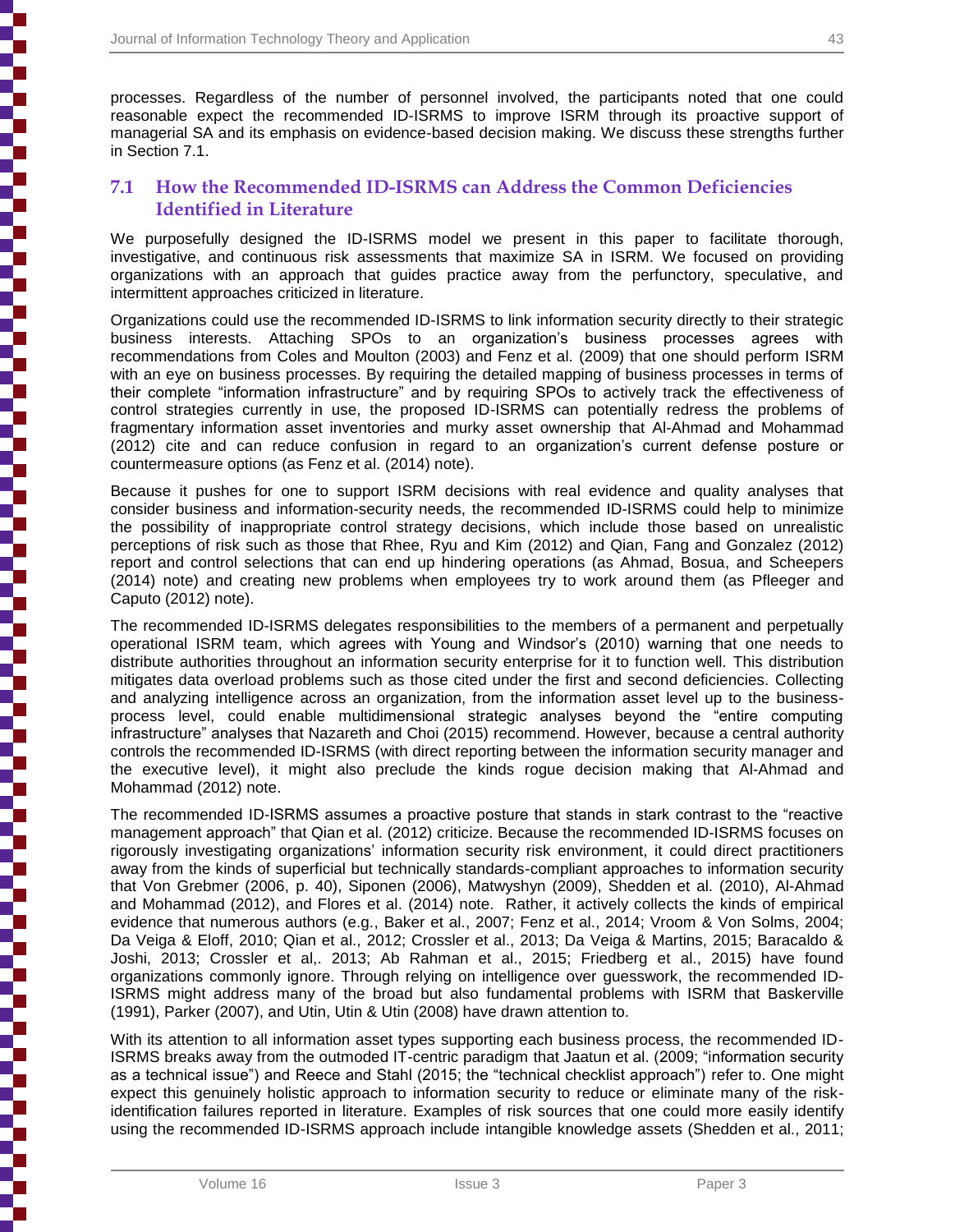Ŧ

Ahmad et al., 2014), complex asset interdependencies (Parker, 2007; Utin et al., 2008; Nazareth & Choi 2015; Friedberg et al., 2015), non-technological contextual factors (Vroom & Von Solms, 2004; Al-Ahmad & Mohammad, 2012; Da Veiga & Eloff, 2010; Da Veiga & Martins, 2015; Flores et al., 2014; Parsons et al., 2014), employee behavior (Kowalski, Cappelli, & Moore, 2008; Colwill, 2009; Ruighaver, Maynard, & Warren, 2010; Lim, Ahmad, Chang, & Maynard, 2010; Stewart & Lacey, 2012; Guo, 2013; Crossler et al., 2013), historical threats and vulnerabilities (Ahmad et al., 2012; Ab Rahman et al., 2015), and strategizing threat agents (Parker, 2007; Raiu, 2012; Baracaldo & Joshi, 2013; Fenz et al., 2014; Friedberg et al., 2015).

In particular, the recommended ID-ISRMS could support SA's temporal dimension. Because the recommended ID-ISRMS executes a continuous intelligence cycle in support of ISRM, it may reduce or eliminate the kinds of problems that Hulme (2004), Rees and Allen (2008), Schmittling (2010), Crossler et al. (2013), and Da Veiga and Martins (2015) report—problems associated with intermittency (i.e., inattention *during* particular intervals of time). The continuity of the intelligence cycle could reduce SA failure at the level of perception (level 1 SA) by increasing the chance that organizations would notice a development occurring at any point in time. Furthermore, the archiving of intelligence products in the recommended ID-ISRMS could support long-range organizational learning by providing a body of standardized historical data that one could reference in future information security risk assessments, which may redress many problems relating to inattention *across* intervals of time. Long-range organizational learning could reduce SA failures at the levels of comprehension (evel 2 SA) and projection (level 3 SA) by supporting the memory required to recognize emerging patterns in incoming data.

When complemented with the routine intelligence sharing and dissemination activities incorporated into the recommended ID-ISRMS design, its record-keeping practices could help safeguard the implementing organization against the kinds of operational dissociation, stove-piping, amnesia, and communication breakdowns that Jaatun et al. (2009), Shedden et al. (2011), Ahmad et al. (2012), and Tøndel et al. (2014) have observed. Lastly, via circulating memoranda and reports that cite SPO intelligence findings, the information security manager would act as the organization's own in-house intelligence advisor, which would help to ensure that all stakeholders remain "in the loop" in regard to information security issues. This level of participation by stakeholders could reinforce the organization's information-security culture and mitigate those information security awareness and education issues that Rhee et al. (2012), Da Veiga and Martins (2015), Myyry et al. (2009), Flores et al. (2014), and Parsons et al. (2014) identify.

Because we designed the recommended ID-ISRMS to produce quality, actionable information security risk intelligence, we anticipate that it could also be highly conducive to sharing information between organizations or with government agencies. Crossler et al. (2013), Werlinger et al. (2010), Fang et al. (2011), Fenz (2012), Tamjidyamcholo & Al-Dabbagh (2012), Feledi et al. (2013), Tamjidyamcholo et al. (2013), and Tamjidyamcholo et al. (2014) have all argued that one can expect sharing knowledge about risk between information security professionals to increase managerial competency and reduce information security risks to organizations as a result. A community intelligence sharing arrangement could yield more reliable intelligence than vendor products do given that, as Parsons et al. (2014) have noted, these products can sometimes be biased in the interest of selling security solutions.

## **8 Conclusions and Future Work**

The intelligence-driven information security risk management system (ID-ISRMS) that we propose in this paper can make a significant contribution to theory and practice by providing organizations with a management system for institutionalizing organization-wide situation awareness into their ISRM practices.

To ensure that the recommended ID-ISRMS functions as intended, however, organizations need to recognize several potentially confounding factors. First, if decision makers in the organization are vague about their own intelligence requirements, it will be virtually impossible to conduct an effective intelligence effort because no one will have a clear idea about what intelligence needs to be collected or why or about how this data should be analyzed to arrive at relevant conclusions about the state of the information security risk environment. Second, SPOs require unobstructed access to their collection targets; their efforts will be hindered wherever information owners are unwilling or unable to share information in a timely manner. Third, from a resourcing perspective, the ID-ISRMS presented here involves several specialized personnel; as such, it may only be feasible for organizations who operate in highly competitive or particularly risk-sensitive industries.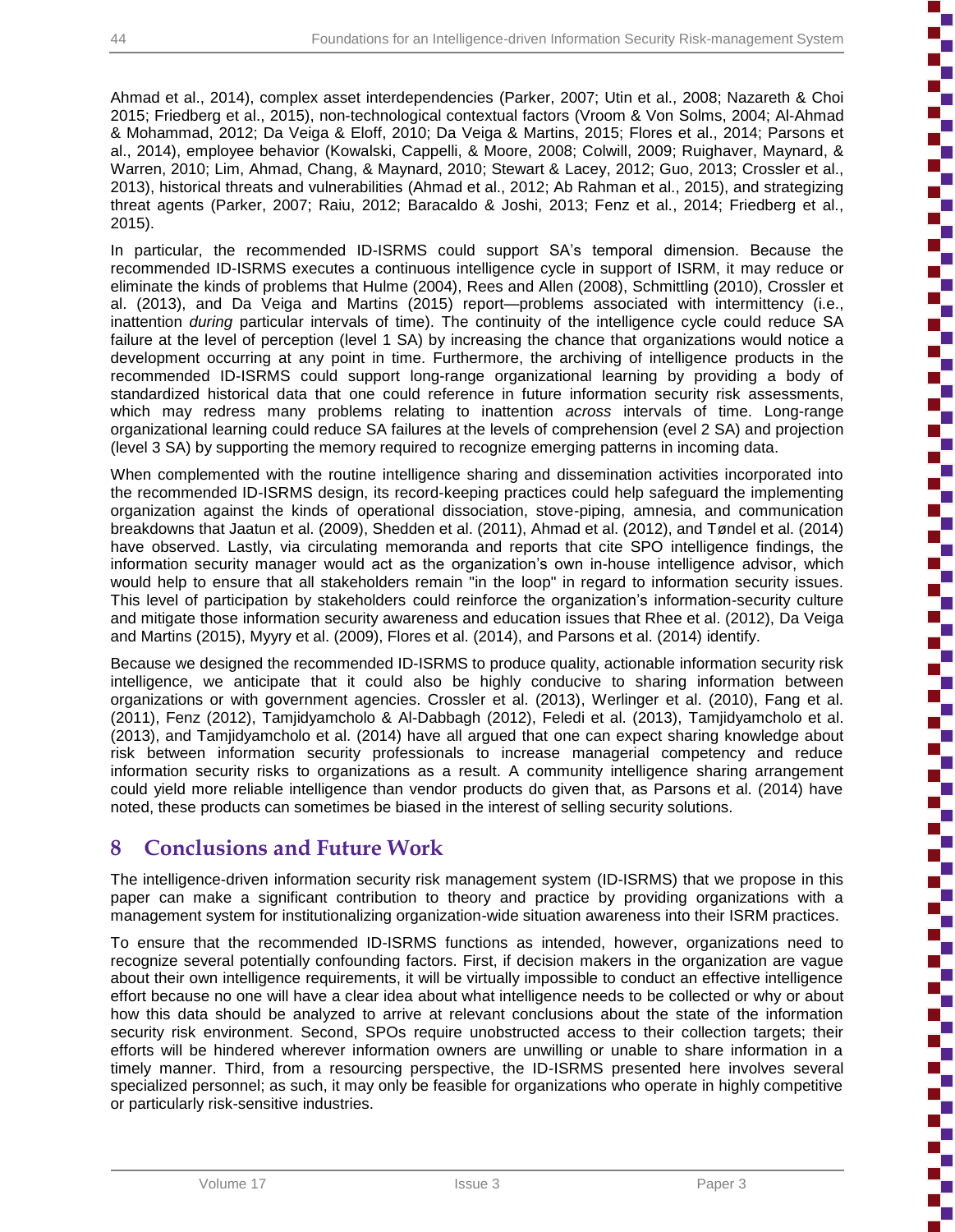Other organizations may prefer to limit the scope of the intelligence effort to monitoring a few critical business processes and assign SPOs to these processes but not to others. In some cases, an organization's leadership may not consider a business process strategically important enough to warrant constant monitoring (it may be neither possible nor desirable, for example, to assign a SPO to a business process that has been effectively outsourced to another organization). Some smaller organizations with fewer resources might even limit one SPO's responsibilities to a few "mission-critical" information assets.

A fundamental problem, given the large volume of intelligence that one can gather about information security and the relatively time-consuming and tedious process of analysis, is being able to produce intelligence in a timely manner. Producing comprehensive, integrated intelligence across an enterprise will be a challenge at first, and a learning curve will be unavoidable. For the recommended ID-ISRMS to function properly, business stakeholders must form relationships among themselves that involve high levels of trust. These relationships will affect the usefulness of finished intelligence products, which is as dependent on the quality of the intelligence collected as it is on the analytical competence of the SPO. Also, the availability of good intelligence does not by any means guarantee good managerial decision making. One must consume, comprehend, and appropriately apply it; SA is an indispensable component of operational effectiveness but only insofar as it supports the knowledge and skill of the operator. Lastly, it is possible that the resources and powers available to the U.S. Intelligence community are more instrumental to intelligence cycle success than we realize.

One needs to validate the ID-ISRMS that we recommend in this paper by actually implementing it in an organization and then evaluating it for effectiveness and operational efficiency (e.g., in the course of an action research project). Our next step is to locate an organization willing to grant us access for this purpose.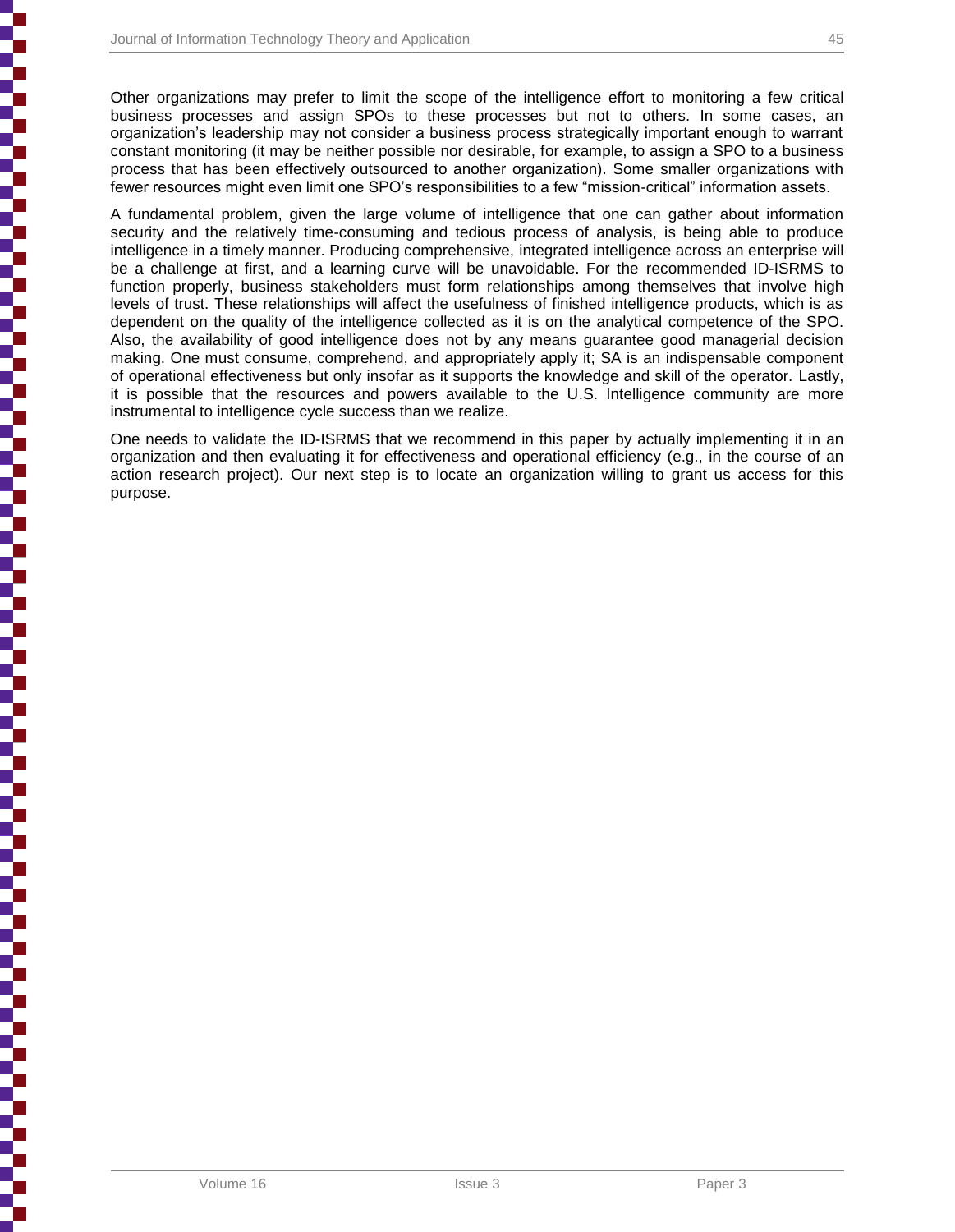## **References**

- Ab Rahman, A., Hidayah, N., & Choo, K.-K. R. (2015). A survey of information security incident handling in the cloud. *Computers & Security, 49*, 45-69.
- Ahmad, A., Bosua, R., & Scheepers, R. (2014). Protecting organizational competitive advantage: A knowledge leakage perspective. *Computers & Security*, *42*, 27-39.
- Ahmad, A., Hadgkiss, J., & Ruighaver, A. B. (2012). Incident response teams—challenges in supporting the organizational security function. *Computers & Security, 31*, 643-652.
- Ahmad, A., Maynard, S. B., Shanks, G. (2015). A case analysis of information systems and security incident responses. *International Journal of Information Management, 35*(6), 717-723.
- Al-Ahmad, W., & Mohammad, B. (2012). Can a single security framework address information security risks adequately? *International Journal of Digital Information and Wireless Communications, 2*(3), 222-230.
- Baker, W. H., Rees, L. P., & Tippett, P. S. (2007). Necessary measures: Metric-driven information security risk assessment and decision making. *Communications of the ACM, 50*(10), 101-106.
- Baracaldo, N., & Joshi, J. (2013). An adaptive risk management and access control framework to mitigate insider threats. *Computers & Security*, *39*, 237-254.
- Baskerville, R. (1991). Risk analysis: An interpretive feasibility tool in justifying information systems security. *European Journal of Information Systems*, *1*(2), 121-130.
- Baskerville, R., & Pries-Heje, J. (2010). Explanatory design theory. *Business & Information Systems Engineering*, *2*(5), 271-282.
- Coles, R. S., & Moulton, R. (2003). Operationalizing IT risk management. *Computers & Security*, *22*(6), 487-93.
- Colwill, C. (2009). Human factors in information security: The insider threat—who can you trust these days? *Information Security Technical Report*, *14*(4), 186-196.
- Crossler, R. E., Johnston, A. C., Lowry, P. B., Hu, Q., Warkentin, M., & Baskerville, R. (2013). Future directions for behavioral information security research. *Computers & Security*, *32*(1), 90-101.
- Da Veiga, A., & Eloff, J. H. P. (2010). A framework and assessment instrument for information security culture. *Computers & Security*, *29*(2), 196-207.
- Da Veiga, A., & Martins, N. (2015). Improving the information security culture through monitoring and implementation actions illustrated through a case study. *Computers & Security*, *49*, 162-176.
- Endsley M. R. (1988). Design and evaluation for situation awareness enhancement. In *Proceedings of the Human Factors Society 32nd Annual Meeting* (pp. 97-101).
- Endsley M. R. (1995). Toward a theory of situation awareness in dynamic systems. *Human Factors*, *37*(1), 32-64.
- Endsley, M. R., & Jones, D. G. (2011). *Designing for situation awareness: An approach to user-centered design.* London: CRC Press.
- Enisa. (n.d.). *Inventory of risk management / risk assessment methods and tools*. Retrieved from http://rminv.enisa.europa.eu/methods
- Fang, Y., Liang, Q., & Jia, Z. (2011). Knowledge sharing risk warning of industry cluster: An engineering perspective. In *Systems Engineering Procedia 2: Complexity System and Engineering Management* (pp. 412-421).
- Feledi, D., Fenz, S., & Lechner, L. (2013). Toward Web-based information security knowledge sharing. *I*n *Proceedings of the 7th International Conference on Availability, Reliability and* Security (pp. 199- 209).
- Fenz, S., Ekelhart, A., & Neubauer, T. (2009). Business process-based resource importance determination. *Lecture Notes in Computer Science, 5701*, 113-127.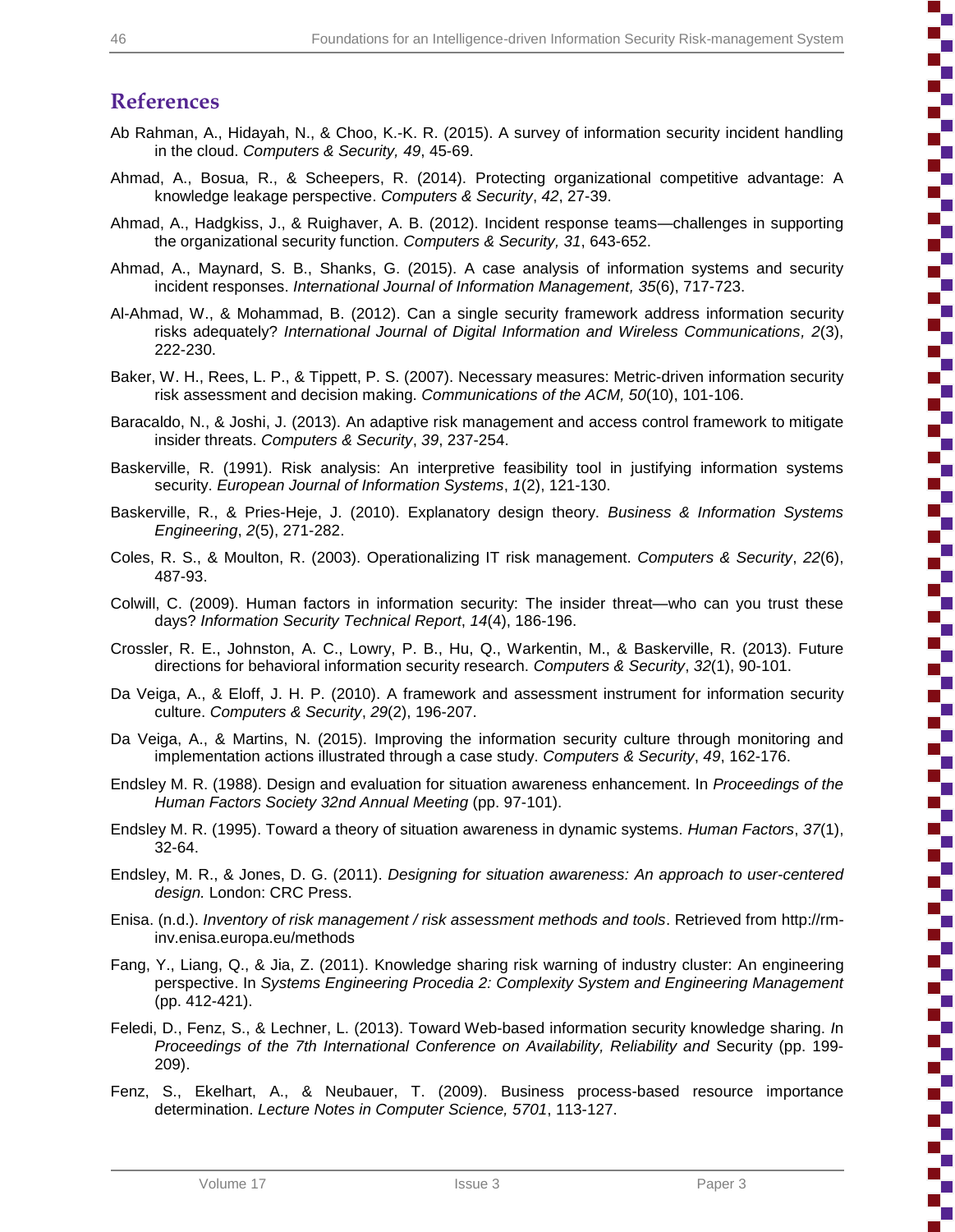- Fenz, S. (2012). Increasing knowledge capturing efficiency by enterprise portals. *VINE: The Journal of Information & Knowledge Management Systems*, *42*(2), 237-250.
- Fenz, S., Heurix, J., Neubauer, T., & Pechstein, F. (2014). Current challenges in information security risk management. *Information Management & Computer Security*, *22*(5), 410-430.
- Flores, W. R., Antonsen, E., & Ekstedt, M. (2014). Information security knowledge sharing in organizations: Investigating the effect of behavioral information security governance and national culture. *Computers & Security*, *43*, 90-110.
- Friedberg, I., Skopik, F., Settanni, G., & Fiedler, R. (2015). Combating advanced persistent threats: From network event correlation to incident detection. *Computers & Security*, *48*, 35-57.
- Gregor, S., & Jones, D. (2007). The anatomy of a design theory. *Journal of the Association for Information Systems*, *8*(5), 313-335.
- Guo, K. H. (2013). Security-related behavior in using information systems in the workplace: A review and synthesis. *Computers & Security*, *32*, 242-251.
- Hevner, A. R., March, S. T., Park, J., & Ram, S. (2004). Design science in information systems research. *MIS Quarterly*, *28(*1), 75-105.
- Hulme G. V. (2004). Getting at risk. In M. E. Whitma & H. J. Mattord (Eds.), *Management of information securit*y (pp. 307-308). Boston: Thomson Course Technology.
- ISO. (n.d.). Management system standards. Retrieved from http://www.iso.org/iso/home/standards/management-standards.htm
- ISO/IEC 27005:2011. (2011). *Information technology—security techniques—information security risk management.*
- ISO 31000:2009. (2009). *Risk management—principles and guidelines.*
- Jaatun, M. G., Albrechtsen, E., Line, M. B. Tøndel, I. E., & Longva, O. E. (2009). A framework for incident response management in the petroleum industry. *International Journal of Critical Infrastructure Protection*, *2*(1), 26-37.
- Kowalski, E., Cappelli, D., & Moore, A. (2008). *Insider threat study: Illicit cyber activity in the information technology and telecommunications sector*. Washington, DC: Software Engineering Institute and United States Secret Service.
- Kotulic, A. G., & Clark, J. G. (2004). Why there aren't more information security research studies. *Information & Management*, *41*, 597-607.
- Lim, J. S., Ahmad, A., Chang, S., Maynard, S. B. (2010). Embedding information security culture emerging concerns and challenges. In *Proceedings of the Pacific Asia Conference on Information Systems.*
- March, S. T., & Smith, G. F. (1995). Design and natural science research on information technology. *Decision Support Systems, 15*(4), 251-266.
- Matwyshyn, A. (2009). CSR and the corporate cyborg: Ethical corporate information security practices. *Journal of Business Ethics*, *88*(S4), 579-594.
- Myyry, L., Siponen, M., Pahnila, S., Vartiainen, T., & Vance, A. (2009). What levels of moral reasoning and values explain adherence to information security rules? An empirical study. *European Journal of Information Systems*, *18*(2), 126-139.
- Nazareth, D. L., & Choi, J. (2015). A system dynamics model for information security management. *Information & Management*, *52*(1), 123-134.
- Neuman, W. L. (2011). *Social research methods: Qualitative and quantitative approaches*. Boston, Massachusetts: Allyn & Bacon.
- Nunamaker, J. F., Jr., Chen, M., & Purdin, T. D. M. (1990). Systems development in information systems research. *Journal of Management Information Systems, 7*(3), 89-106.
- Parker, D. B. (2007). Risks of risk-based security. *Communications of the ACM*, *50*(3), 120.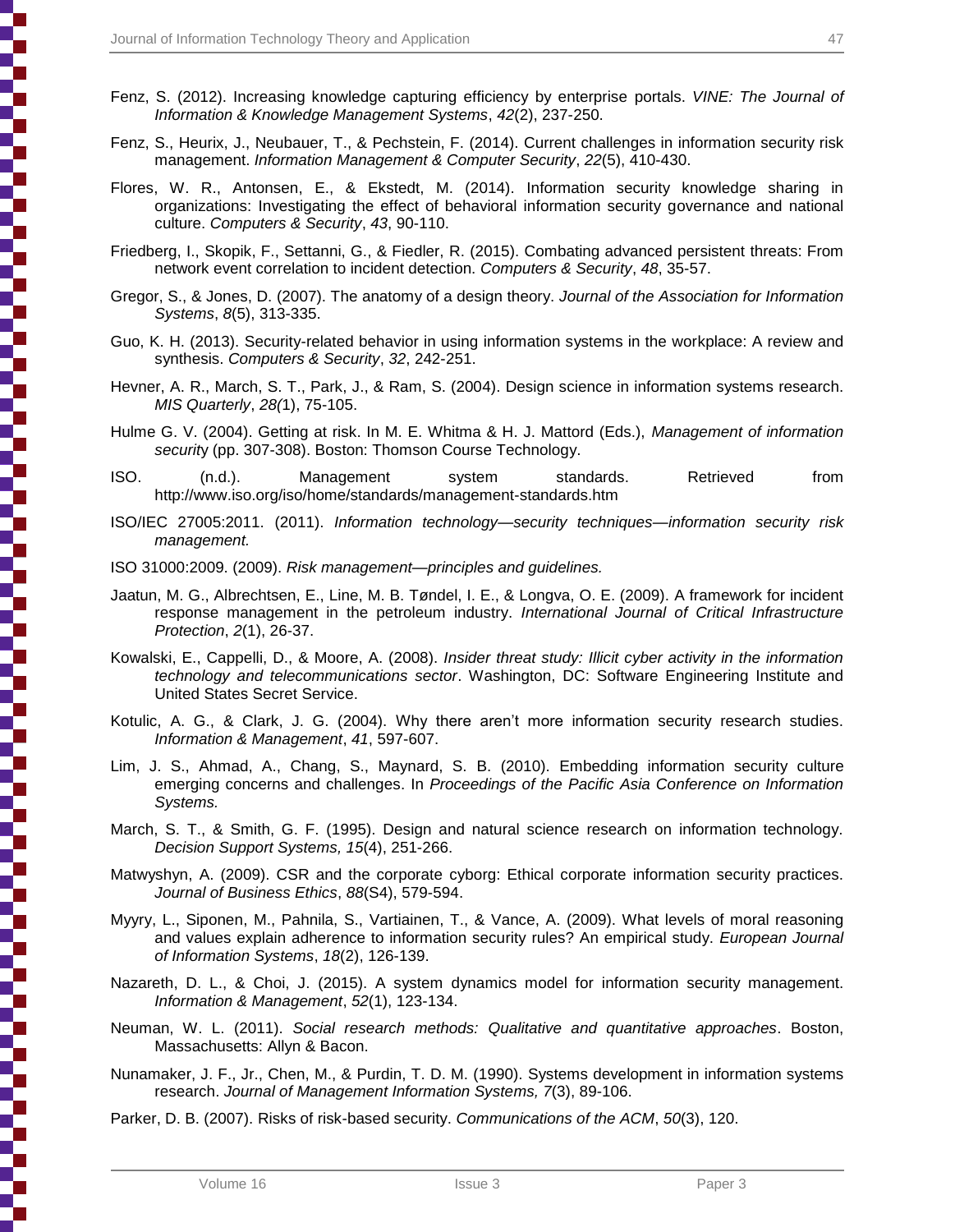- Parsons, K., McCormac, A., Butavicius, M., Pattinson, M., & Jerram, C. (2014). Determining employee awareness using the Human Aspects of Information Security Questionnaire (HAIS-Q). *Computers & Security, 42*, 165-176.
- Peffers, K., Tuunanen, T., Rothenberger, M. A., & Chatterjee, S. (2007). A design science research methodology for information systems research. *Journal of Management Information Systems*, *24*(3), 45-77.
- Pfleeger, S. L., & Caputo, D. D. (2012). Leveraging behavioral science to mitigate cyber security risk. *Computers & Security*, *31*, 597-611.
- Qian, Y., Fang, Y., & Gonzalez, J. J. (2012). Managing information security risks during new technology adoption. *Computers & Security*, *31,* 859-869.
- Raiu, C. (2012). Cyber-threat evolution: The past year. *Computer Fraud & Security*, *3*, 5-8.
- Reece, R. P., & Stahl, B. C. (2015). The professionalisation of information security: Perspectives of UK practitioners. *Computers & Security*, *48*, 182-195.
- Rees J., & Allen, J. (2008). The state of risk assessment practices in information security: An exploratory investigation. *Journal of Organizational Computing and Electronic Commerce*, *18*(4), 255-277.
- Rousseau, R., Tremblay, S., & Breton, R. (2004). Defining and modeling situation awareness: A critical review. In S. Tremblay & S. Banbury (Eds.), *A cognitive approach to situation awareness: Theory and application* (pp. 3-21). Burlington: Ashgate Publishing Company.
- Rhee, H.-S., Ryu, Y. U., & Kim, C.-T. (2012). Unrealistic optimism on information security management. *Computers & Security*, *31*, 221-232.
- Ruighaver, A. B., Maynard, S. B., & Warren, M. (2012). Ethical decision making: Improving the quality of acceptable use policies. Computers & Security, *29*(7), 731-736.
- Schmittling R. (2010) Performing a security risk assessment. ISACA Journal, *1*, 1-7.
- Shedden, P., Ruighaver, A. B., & Ahmad., A. (2010). Risk management standards—the perception of ease of use. *Journal of Information System Security,* 6(3), 23-41.
- Shedden, P., Scheepers, R., Smith, W., & Ahmad, A. (2011). Incorporating a knowledge perspective into security risk assessments. *VINE: The Journal of Information & Knowledge Management Systems*, *41*(2), 152-166.
- Shedden, P., Ahmad, A., Smith, W., Tscherning, H., & Scheepers, R. (2016). Asset identification in information security risk assessment: A business practice approach. *Communications of the Association for Information Systems*, *39*(1), 15.
- Siponen, M. (2006). Information security standards focus on the existence of process, not its content. *Communications of the ACM*, *49*(8), 97-100.
- Stewart G., & Lacey, D. (2012). Death by a thousand facts: Criticising the technocratic approach to information security awareness. *Information Management & Computer Security*, *20*(1), 29-38.
- Tamjidyamcholo, A., Baba, M. S. B., Shuib, N. L. M., & Rohani, V. A. (2014). Evaluation model for knowledge sharing in information security professional virtual community. *Computers & Security, 43*, 19-34.
- Tamjidyamcholo, A., Baba, M. S. B., Tamjid, H., & Gholipour, R. (2013). Information security professional perceptions of knowledge-sharing intention under self-efficacy, trust, reciprocity, and shared-language. *Computers & Education, 68*, 223-232.
- Tamjidyamcholo, A., & Al-Dabbagh, R. D. (2012). Genetic algorithm approach for risk reduction of information security. *International Journal of Cyber-Security and Digital Forensics, 1*(1), 59-66.
- Tøndel, I. A., Line, M. B., & Jaatun, M. G. (2014). Information security incident management: Current practice as reported in the literature. *Computers & Security*, *45*, 42-57.
- Treverton, G. F., Jones, S. G., Boraz, S., & Lipscy, P. (2006). Toward a theory of intelligence. In *Proceedings of the RAND National Security Research Division Workshop.*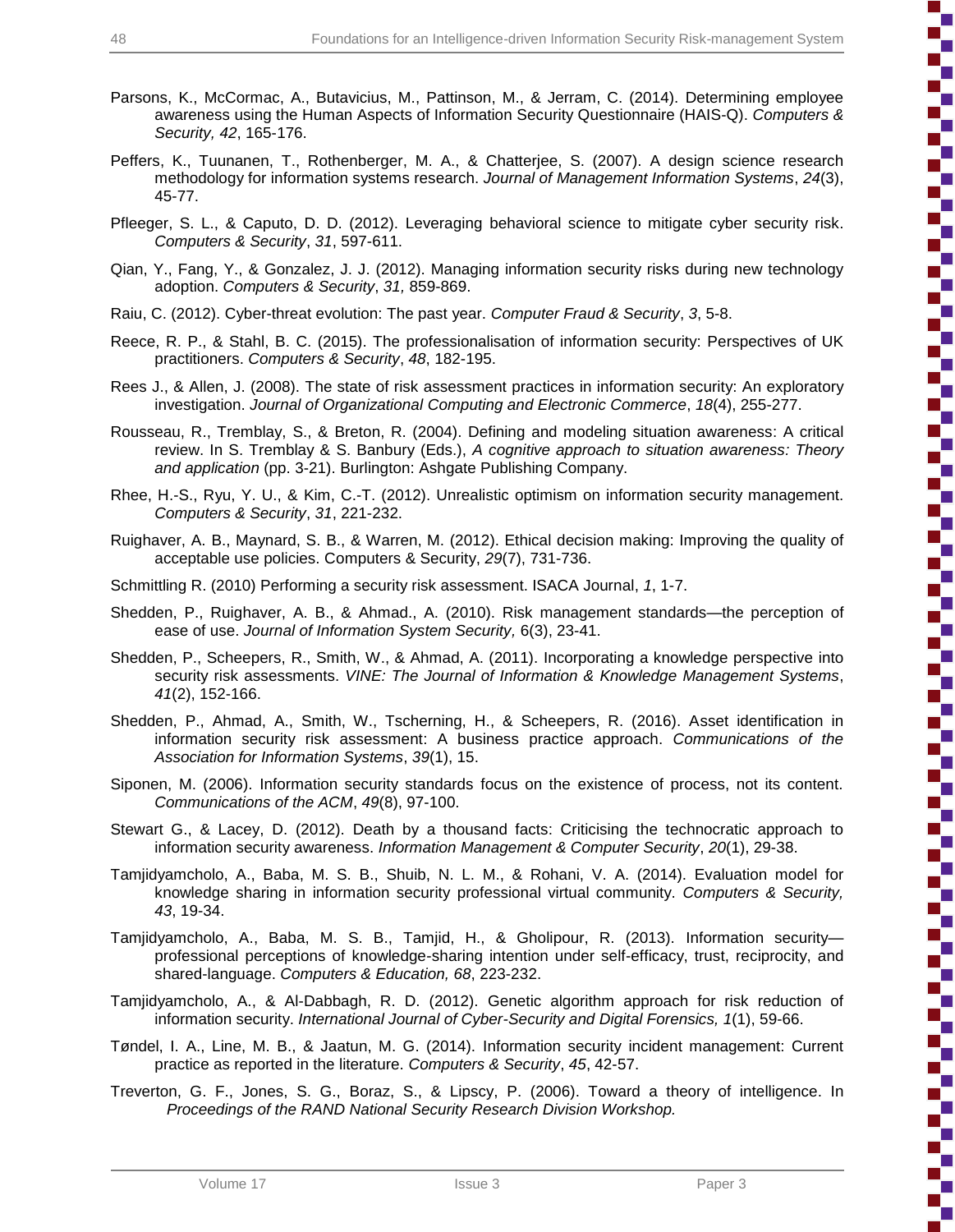- Utin, D. M., Utin, M. A., & Utin, J. (2008). General misconceptions about information security lead to an insecure world. *Information Security Journal: A Global Perspective*, *17*(4), 164-169.
- Venable, J. R. (2013). Rethinking design theory in information systems. In. J. vom Brocke, R. Hekkala, S. Ram, & M. Rossi (Eds.), *DESRIST 2013* (LNCS 7939, pp. 136-149). Berlin: Springer.
- Venable, J., Pries-Heje, J., & Baskerville, R. (2014). FEDS: A framework for evaluation in design science research*. European Journal of Information Systems*, *25*(1), 77-89.
- Von Grebmer, A. (2007). *Information and IT risk management in a nutshell: A pragmatic approach to information security*. Norderstedt, Germany: Books on Demand.
- Vroom, C., & von Solms, R. (2004). Towards information security behavioural compliance. *Computers & Security*, *23*, 191-198.
- Walls, J. G., Widmeyer, G. R., & El Sawy, O. A. (1992). Building an information system design theory for vigilant EIS. *Information Systems Research*, *3*(1), 36-59.
- Werlinger, R., Muldner, K., Hawkey, K., Beznosov, K. (2010). Preparation, detection, and analysis: The diagnostic work of IT security incident response. *Information Management & Computer Security*, *18*(1), 26-42.
- Webb, J., Ahmad, A., Maynard, S. B., & Shanks, G. (2014). A situation awareness model for information security risk management. *Computers & Security*, *44*, 1-15.
- Whitman, M. E., & Mattord, H. J. (2012). Threats to information security revisited. *Journal of Information System Security*, *8*(1), 21-41.
- Young, R., & Windsor, J. (2010). Empirical evaluation of information security planning and integration. *Communications of AIS, 26*, 245-266.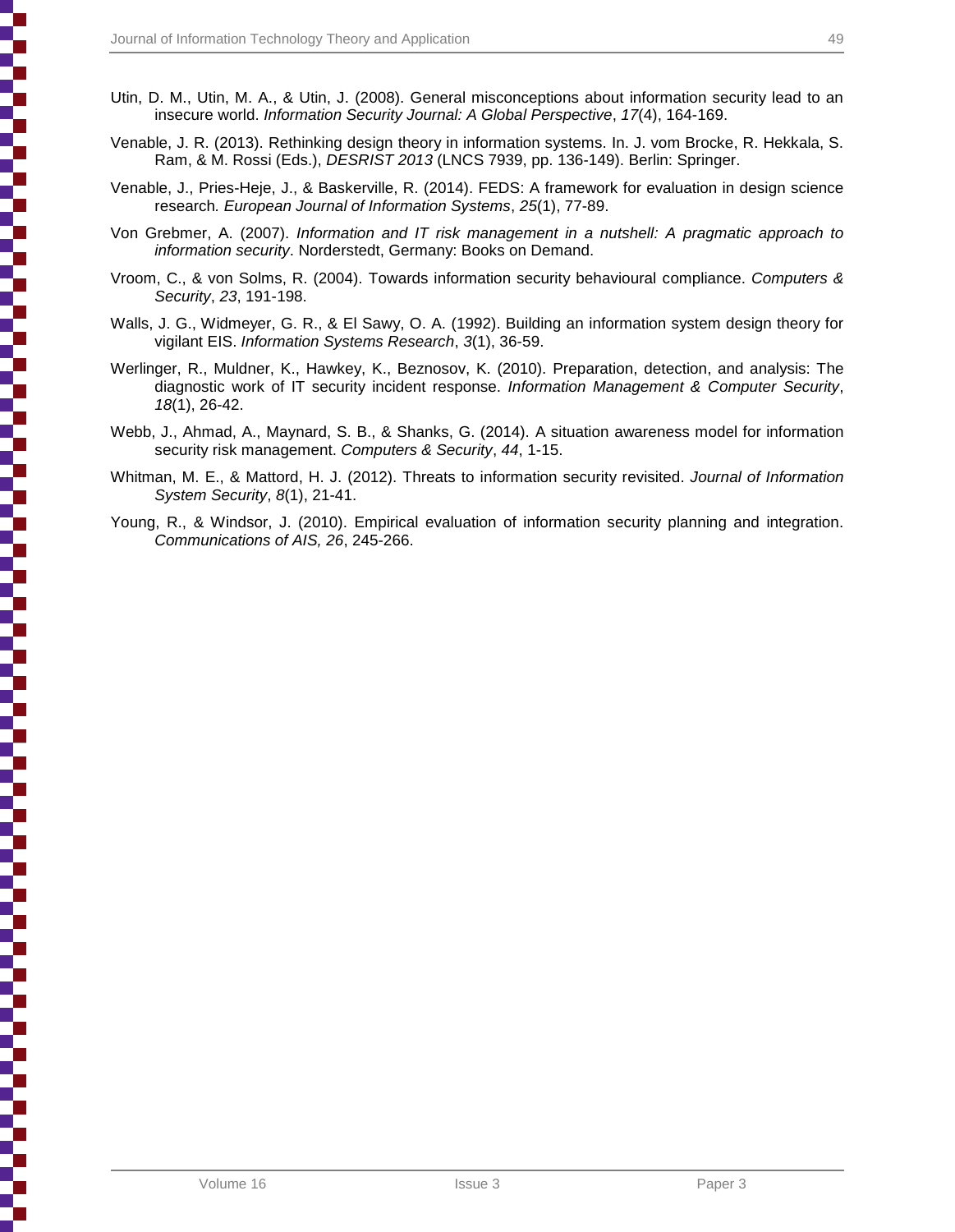b

ì

i

ì

'n

## **About the Authors**

**Jeb Webb** is a PhD student at the Department of Computing and Information Systems, University of Melbourne. He received a Bachelor of Arts in Political Science from the University of California at Berkeley and a Master of Arts in Intelligence Studies (Information Warfare concentration) from American Military University. He is a veteran of the U.S. Army special operations community with service in an intelligence support capacity.

**Atif Ahmad** is an academic based at the Department of Computing and Information Systems, University of Melbourne. His research interests are in the management of information security in organizations specifically relating to strategy, risk, culture, and incident response. In previous years, he worked as a consultant for Pinkerton and WorleyParsons where he applied his expertise to Internet corporations and critical infrastructure installations. Heis a Board Certified Protection Professional (CPP) with the American Society for Industrial Security and holds an adjunct position at the SECAU Security Research Centre at Edith Cowan University.

**Sean B. Maynard** is an academic based at the Department of Computing and Information Systems, University of Melbourne. Starting his academic career in Information Systems focusing on the use of computing technology to aid senior management (EIS) and the evaluation of decision support systems, his research over the past two decades has been in the area of information security, in particular focusing on the evaluation of security policy quality and on the investigation of security culture within organizations.

**Graeme Shanks** is a Professor of Information Systems in the Department of Computing and Information Systems at the University of Melbourne. His research interests include business analytics, the implementation and impact of information systems, data quality, conceptual modeling and case study research in information systems. Graeme has published widely in information systems journals and conferences. He is a member of the editorial boards of several journals and was recently a member of the Australian Research Council College of Experts.

Copyright © 2016 by the Association for Information Systems. Permission to make digital or hard copies of all or part of this work for personal or classroom use is granted without fee provided that copies are not made or distributed for profit or commercial advantage and that copies bear this notice and full citation on the first page. Copyright for components of this work owned by others than the Association for Information Systems must be honored. Abstracting with credit is permitted. To copy otherwise, to republish, to post on servers, or to redistribute to lists requires prior specific permission and/or fee. Request permission to publish from: AIS Administrative Office, P.O. Box 2712 Atlanta, GA, 30301-2712 Attn: Reprints or via email from publications@aisnet.org.